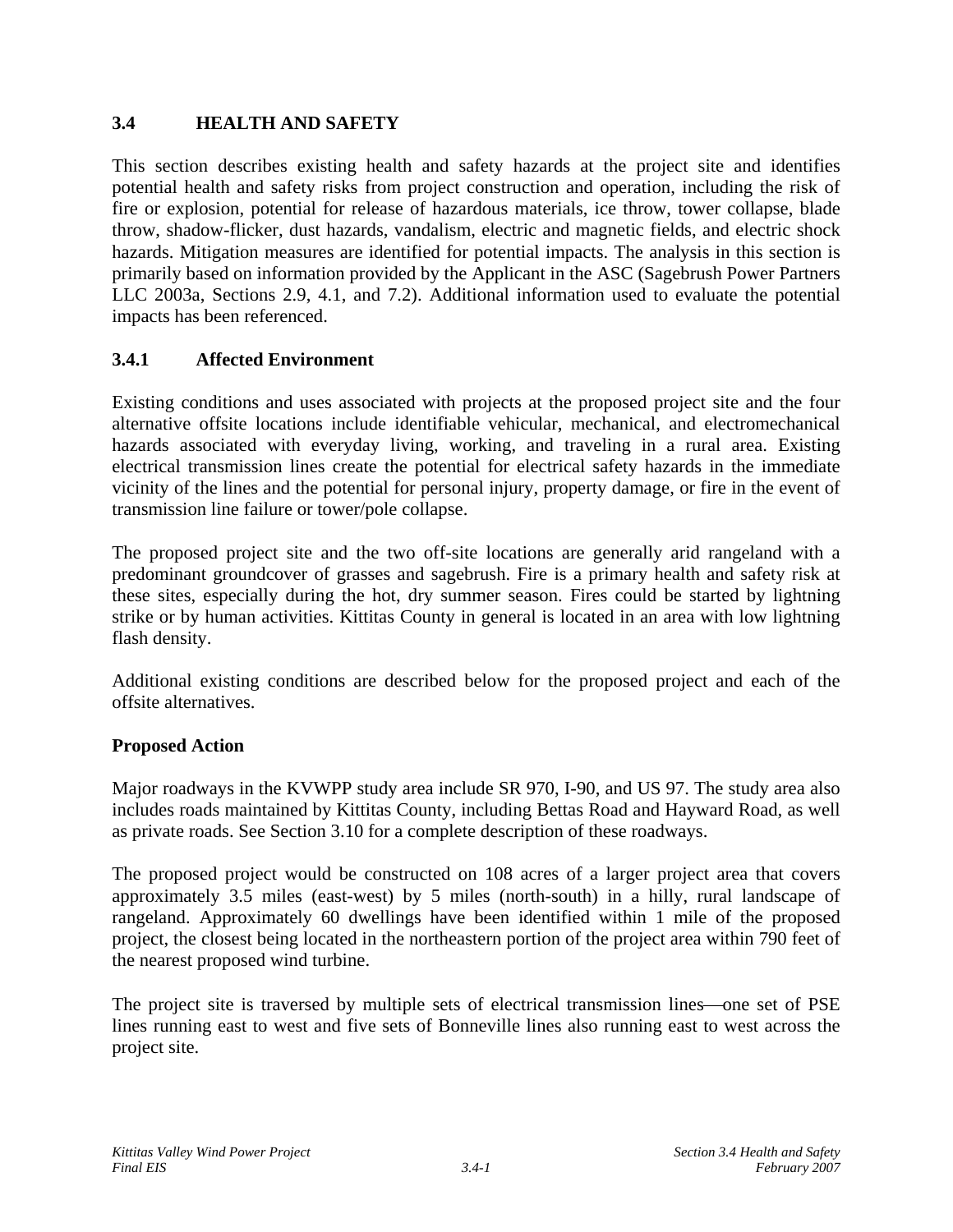## **Offsite Alternatives**

### Alternative 1: Swauk Valley Ranch

Major roadways in the area include SR 970, SR 10, and I-90. Several roads maintained by Kittitas County, as well as private roads, are located in the project area. Rough access roads cross the site.

A detailed analysis of the number of residents in the vicinity of the Swauk Valley Ranch project area has not been performed. Based on U.S. Census Bureau population estimates (2001) for Kittitas County, 8 to 79 people per square mile could currently reside in vicinity of the Swauk Valley project area. There are an estimated 60 residential structures within 1 mile of the proposed wind turbine strings. It is estimated that the residents would be concentrated along the Yakima River and to the south of the proposed site, as close as one-quarter mile to the hypothetical turbine layout. A Bonneville transmission line crosses through the center of the site in an east-west direction.

### Alternative 2: Springwood Ranch

The local road network surrounding the Springwood Ranch area consists of I-90, SR 10, and several county roads. Traffic from I-90 and surrounding roadways creates the potential for impacts between vehicles, as well as for vehicles to impact people and structures.

The Springwood Ranch site is in a rural area with a low population density that includes scattered developed sites near Taneum Creek (to the south); nearby residences (to the east) along the Thorp Highway; and school and residential uses within the nearby community of Thorp. The Sunlight Waters residential/recreational community near the northwest corner of the site includes some residences that could be located within 500 feet of the hypothetical placement of a turbine.

Existing electrical facilities within the Springwood Ranch site include low-voltage electrical distribution lines serving rural residences. The Bonneville transmission corridor with multiple lines passes approximately 2 miles to the north of this site.

## **3.4.2 Impacts**

### **Proposed Action**

This section describes the potential direct health and safety impacts in the project area from development of the KVWPP. Direct impacts could be associated with construction, operations, and decommissioning of any of the proposed project elements, including the wind turbines and meteorological towers, existing and new gravel access roads, additional power lines, and the proposed O&M facility and substations. Impacts associated with or attributable to specific project elements are discussed where applicable. Heath and safety risks during construction include potential fire or explosion and release of hazardous materials to the environment. Health and safety risks during project operation include these risks as well as others specific to wind turbine generators such as ice throw, tower collapse, blade throw, and shadow-flicker. Indirect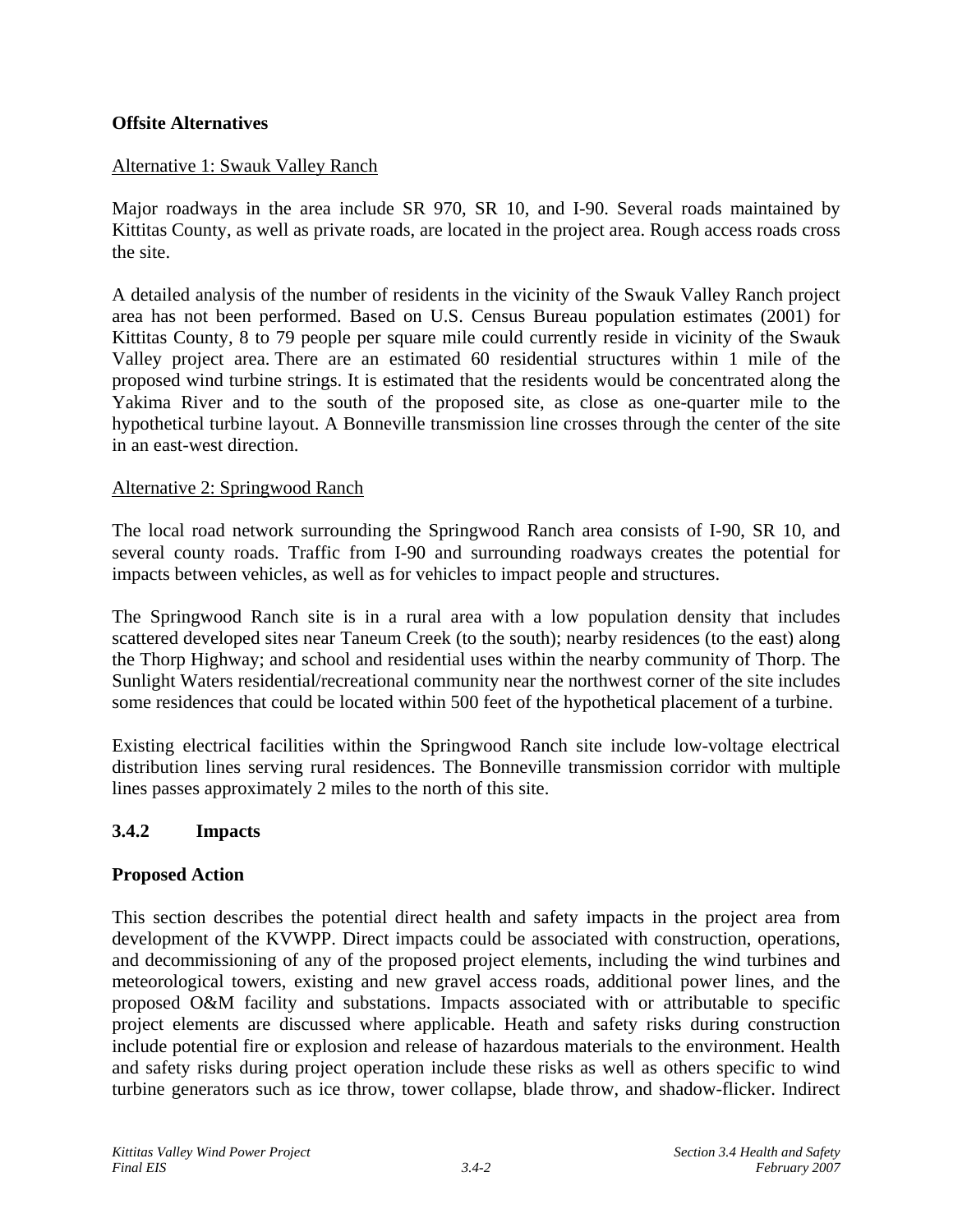impacts are not anticipated because the project is not expected to substantially induce regional growth to the extent that it would result in significant offsite health and safety risks. Table 3.4-1 summarizes potential health and safety risks identified under the two proposed action scenarios.

|                                                                                                      | <b>330-foot Turbine Scenario</b>                                                                                     | <b>410-foot Turbine Scenario</b>                                                                                     |  |  |
|------------------------------------------------------------------------------------------------------|----------------------------------------------------------------------------------------------------------------------|----------------------------------------------------------------------------------------------------------------------|--|--|
| <b>Construction Impacts</b>                                                                          |                                                                                                                      |                                                                                                                      |  |  |
| Risk of fire or explosion                                                                            | 211.2 total acres disturbed;<br>Up to 130 blasts for turbine<br>foundation construction                              | 211.2 total acres disturbed;<br>Up to 130 blasts for turbine<br>foundation construction                              |  |  |
| Release of hazardous materials at<br>construction sites                                              | 25,000 gallons fuel (diesel and<br>gasoline) for mobile construction<br>equipment; hydraulic fuel                    | 25,000 gallons fuel (diesel and<br>gasoline) for mobile construction<br>equipment; hydraulic fuel                    |  |  |
| <b>Operations and Maintenance Impacts</b>                                                            |                                                                                                                      |                                                                                                                      |  |  |
| Risk of fire or explosion                                                                            | 65 turbines and pad mounted<br>transformers, up to 2 substations and<br>up to 5 meteorological towers                | 65 turbines and pad mounted<br>transformers, up to 2 substations and<br>up to 5 meteorological towers                |  |  |
| Release of hazardous materials                                                                       | 50 gallons/turbine glycol-water mix<br>85 gallons/turbine of hydraulic oil<br>105 gallons/turbine of lubricating oil | 50 gallons/turbine glycol-water mix<br>85 gallons/turbine of hydraulic oil<br>105 gallons/turbine of lubricating oil |  |  |
|                                                                                                      | 500 gallons/pad mounted<br>transformer of mineral oil; 32,500<br>total gallons                                       | 500 gallons/pad mounted<br>transformer of mineral oil; 32,500<br>total gallons                                       |  |  |
|                                                                                                      | 12,000 gallons/substation<br>transformer of mineral oil; up to<br>48,000 gallons                                     | 12,000 gallons/substation<br>transformer of mineral oil; up to<br>48,000 gallons                                     |  |  |
| Ice thrown from rotating blades                                                                      | 65 turbines; 3 blades/turbine;<br>individual blade length $=$ approx.<br>115 feet                                    | 65 turbines; 3 blades/turbine;<br>individual blade length = approx.<br>150 feet                                      |  |  |
| Tower collapse and blade fragments<br>thrown from rotating blades                                    | 65 turbines; 3 blades/turbine;<br>individual blade length $=$ approx.<br>115 feet                                    | 65 turbines; 3 blades/turbine;<br>individual blade length $=$ approx.<br>150 feet                                    |  |  |
| Shadow-flicker effects (related to<br>number/size of rotor blades and rotor<br>$speed)$ <sup>1</sup> | Same or less than 410-foot Turbine<br>scenario.                                                                      | 84:07 shadow-flicker hours/year at<br>Receptor N. Andrew (worst-case<br>receptor)                                    |  |  |
| Potential for dust hazards                                                                           | Negligible                                                                                                           | Negligible                                                                                                           |  |  |
| Vandalism                                                                                            | Negligible health and safety effects                                                                                 | Negligible health and safety effects                                                                                 |  |  |
| Electric and magnetic field hazards                                                                  | Negligible with proper design                                                                                        | Negligible with proper design                                                                                        |  |  |
| Electrical shock hazards                                                                             |                                                                                                                      | Same as 330-foot turbine scenario                                                                                    |  |  |
| <b>Decommissioning Impacts</b>                                                                       |                                                                                                                      |                                                                                                                      |  |  |
| Risk of fire or explosion                                                                            | Similar in nature but less than<br>construction impacts                                                              | Similar in nature but less than<br>construction impacts                                                              |  |  |
| Release of hazardous materials                                                                       | Similar to construction impacts                                                                                      | Similar to construction impacts                                                                                      |  |  |

| Table 3.4-1: Summary of Potential Health and Safety Risks of the Proposed Action |  |  |  |  |  |  |  |
|----------------------------------------------------------------------------------|--|--|--|--|--|--|--|
|----------------------------------------------------------------------------------|--|--|--|--|--|--|--|

Source: Sagebrush Power Partners LLC 2003a, f.

1 The blades would turn at about 10 to 23 rpm. Generally, larger wind turbine generators have slower-rotating blades, but the specific rpm values depend on aerodynamic design and vary across machines.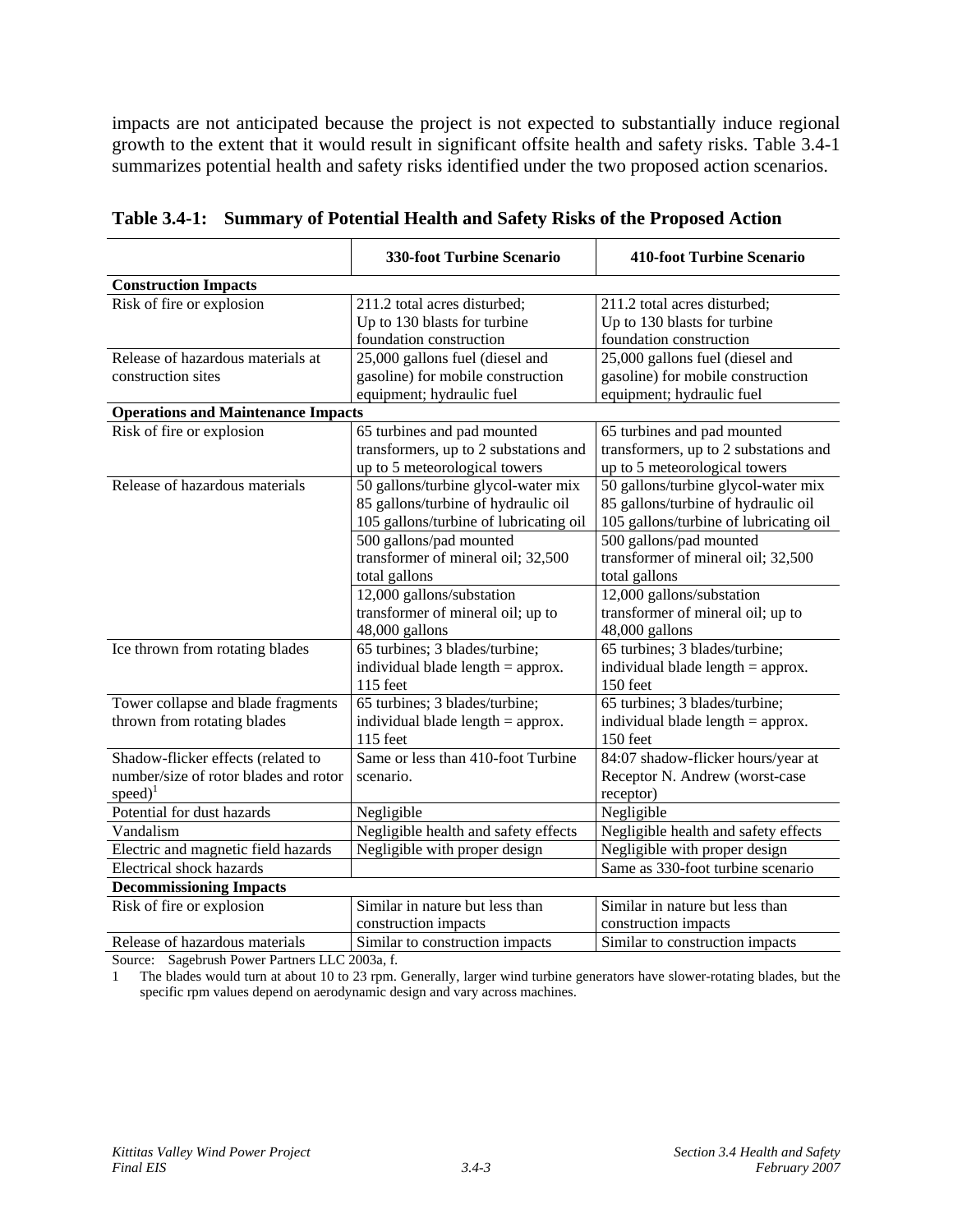## Construction Impacts

### *Risk of Fire or Explosion*

There is a risk of unintentional or accidental fire or explosion during project construction. The highest expected fire risks are grass fires during the hot, dry summer season. Natural risk of unintentional fire or explosion, such as from a lightning strike, would be the same regardless of proposed action scenario. The potential fire risk from human activities (ground disturbance leading to accidental fire or explosion, for example) would be approximately the same for either of the scenarios.

The Applicant's proposed Fire Explosion and Risk Mitigation Plan, presented in Table 3.4-3 in Section 3.4.3, Mitigation Measures, lists sources of potential fire and explosion during project construction along with measures to mitigate these risks. Implementation of these programs would ensure that project construction would not pose a substantial fire or explosion risk to human health and safety or the environment. Impacts associated with provision of adequate fire protection services to the site during project construction are discussed further in Section 3.13, Public Services and Utilities.

Due to the rocky conditions on site, blasting would be required to excavate foundations for the proposed wind turbines. If solid rock is encountered close to the ground surface while installing the underground cables, blasting may also be performed to excavate the cable trench to the required depth. It is anticipated that most wind turbine foundations would require one to two blasts each. Potential blasting impacts would last over a period of approximately three months. Implementing safety measures proposed by the Applicant as part of its Fire, Explosion and Risk Mitigation Plan during blasting activities would minimize risks associated with use of explosives.

## *Releases or Potential Releases of Hazardous Materials to the Environment*

Fuel and lubricating oils from construction vehicles and equipment are potential sources of hazardous materials that could accidentally leak or be spilled during project construction. However, this type of leak should not create a risk to health and safety or the environment because of the limited quantities of the materials involved. Diesel fuel is the primary potentially hazardous material that would be used in any significant quantity during project construction. Project construction would require the use of diesel fuel for operating construction equipment and vehicles. Estimated fuel consumption during construction would be approximately 25,000 gallons (diesel and gasoline) for mobile construction equipment, construction vehicles, and generators for the two proposed action scenarios.

Mineral oil used to fill substation transformers is another potential source of hazardous materials that could accidentally be spilled during project construction. The project includes up to two substations, each with one or two substation transformers. Because they are delivered without oil in the tank, they would need to be filled with mineral oil onsite. As part of the commissioning process of the main transformers(s), they would be filled and tested. Each substation transformer would contain up to 12,000 gallons of mineral oil. The risk of an accidental spill of mineral oil at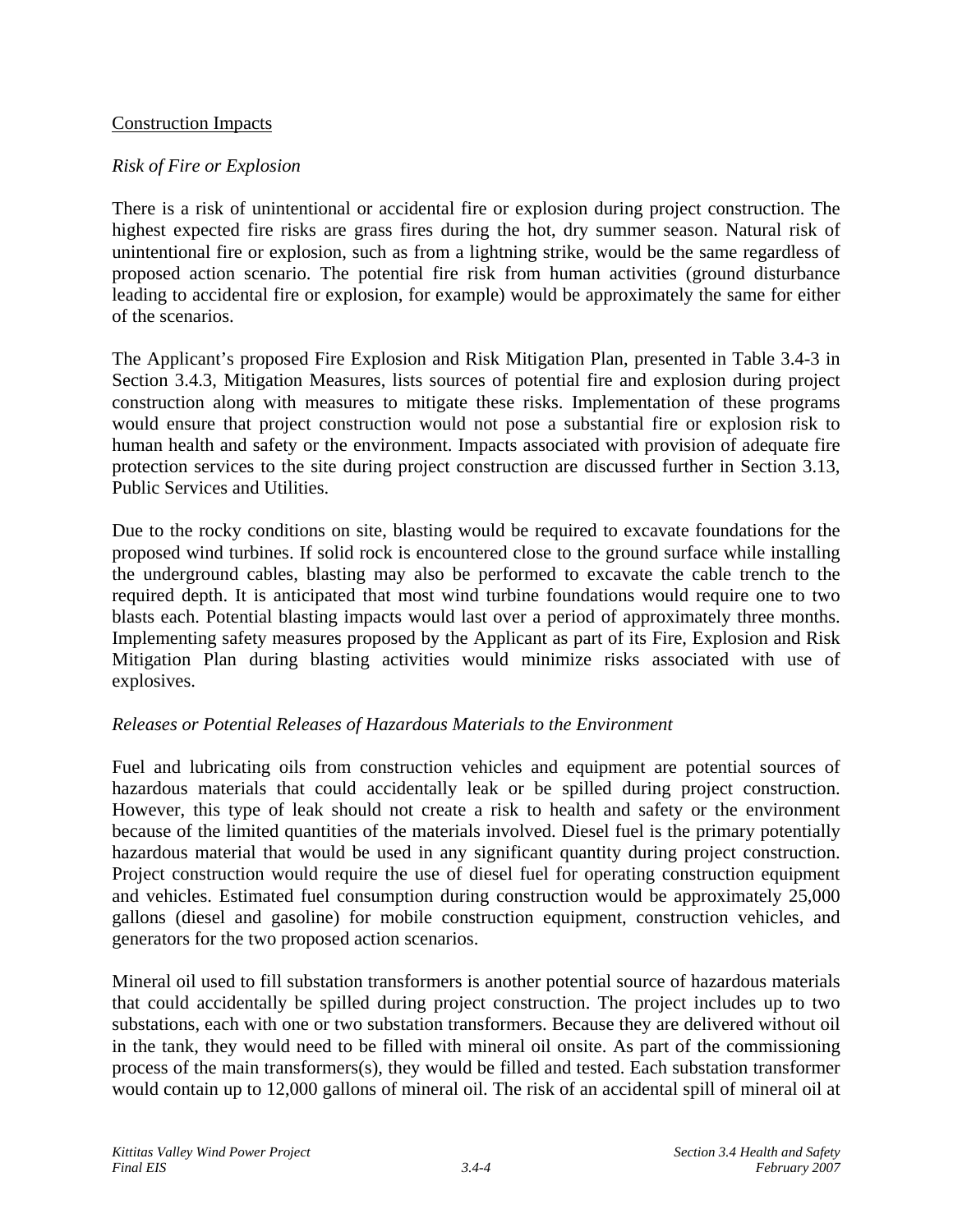the substation construction sites would be low given the design features built into the project (see Section 3.4.3).

There is also a potential for an accidental release of hydraulic fluid or lubricating oils from construction equipment. However, lubricating oils and hydraulic fluids used during construction would mostly be contained in the vehicles and equipment for which they are used. Small quantities of lubricating oils may also be stored in appropriate containers at the construction staging area located at the site of the O&M facility. Implementation of appropriate spill prevention and control measures would ensure that the risk of an accidental release of hazardous materials remains low throughout construction (see Section 3.4.3).

### Operations and Maintenance Impacts

## *Risk of Fire or Explosion*

There is a risk of unintentional or accidental fire or explosion during project operations and maintenance resulting from mechanical fires or human activities such as cigarette smoking and use of vehicles off established roadways. Impacts associated with provision of adequate fire protection services to the site during project operations and maintenance is discussed further in Section 3.13, Public Services and Utilities.

Lightning-induced fires are rare in the project area. As shown in the flash density map below (Figure 3.4-1), the Kittitas, Valley and interior Washington in general, is not a highly lightningprone area. Furthermore, the wind turbine generators and other mechanical equipment at the substation and meteorological towers would be equipped with specially engineered lightning protection systems that would minimize the risk of lightning-induced fire during project operations (see Section 3.4.3).

As is the case with complex machines, there is some potential for fire caused by mechanical malfunction inside the wind turbine generators and at other project facilities. Implementation of proposed design measures for specific facilities and equipment and operational procedures would ensure that the risk of mechanical fire in project facilities would not pose a risk to health and safety or the environment (see Section 3.4.3).

The majority of the proposed electrical collection system would be buried underground, although a small portion (about 2 miles) would be constructed as overhead cables. There should be no risk of explosion. However, a brush fire could occur in the rare event that a conductor on a portion of the overhead cable parted and one end of the energized wire fell to the ground. Under this circumstance, fire-fighting capabilities of local fire districts would be called upon according to pre-arranged agreements to respond to the situation (see Section 3.13, Public Services and Utilities). Compliance with the project's Fire Protection and Prevention Plan would ensure that the risk of fire or explosion at the project facilities would not pose a risk to health and safety or the environment (see Section 3.4.3).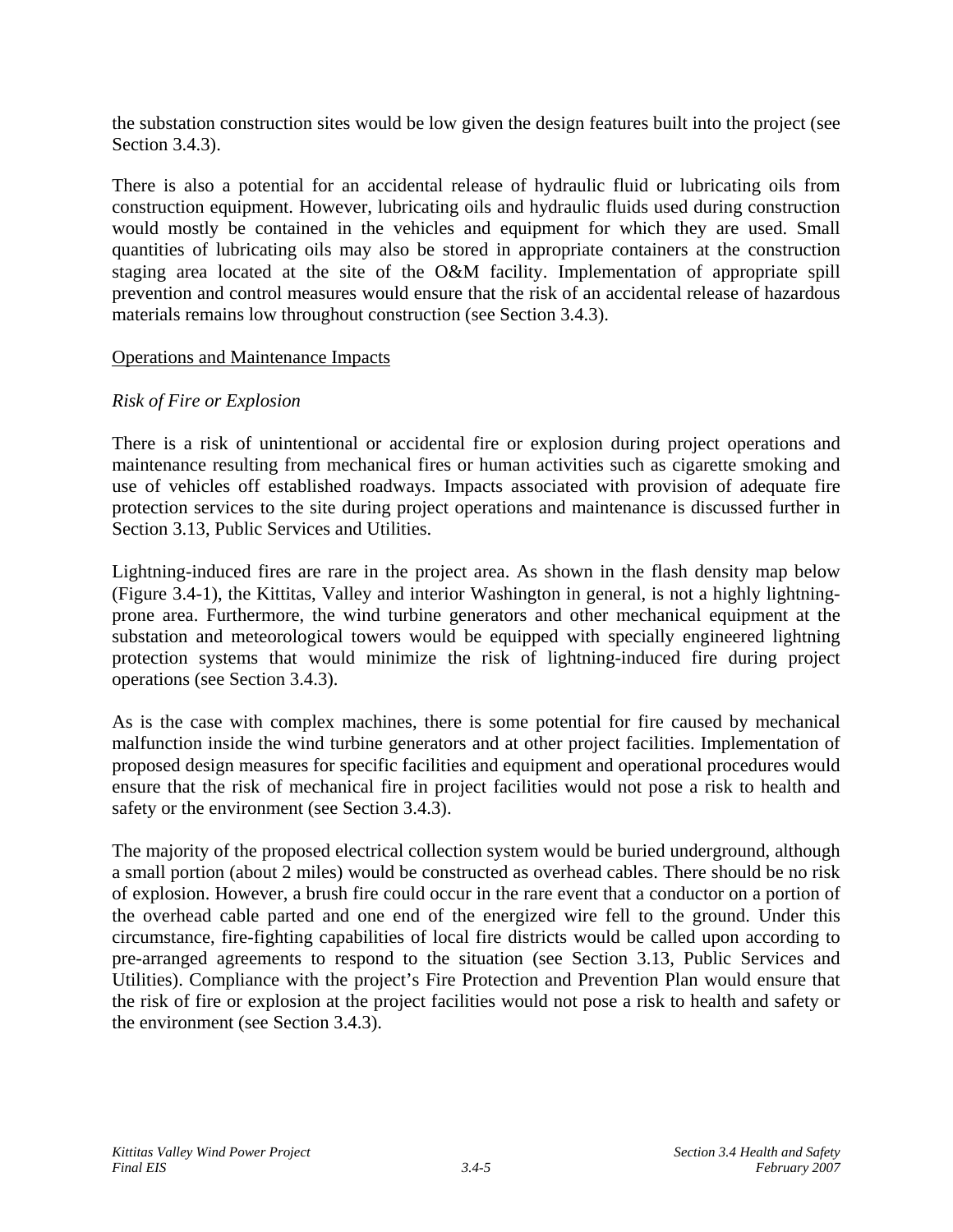Releases or Potential Releases of Hazardous Materials to the Environment

Project operations would not result in the generation of regulated quantities of hazardous wastes. Because no fuel is burned to power the wind turbine generators, there would be no spent fuel, ash, sludge or other process wastes generated. Project operations would not require the use or storage of significant quantities of fuel or other materials that could cause a spill or other accidental release. Potential impacts associated with specific project facilities are described in more detail below.

Wind Turbine Generators. Periodic changing of lubricating oils and hydraulic fluids used in the individual wind turbine generators would result in the generation of small quantities of hazardous waste. These waste fluids would be generated in small quantities because they need to be changed only infrequently and the changing of these fluids is not done all at once, but rather on an individual turbine-by-turbine basis. The estimated amounts of lubricating oils, hydraulic fluids, and mineral oils required for project operations are presented in Table 3.4-1. The project would require 3,250 gallons of glycol-water mix, 55,25 gallons of hydraulic oil, and 6,825 gallons of lubricating oil. Based on the limited quantities of fluids contained in the wind turbine generators (50 gallons/turbine glycol-water mix, 85 gallons/turbine hydraulic oil, and 105 gallons/turbine lubricating oil) and the leak detection and containment systems engineered into their design (see Section 3.4.3), the potential for an accidental spill from wind turbine malfunction is low.

Electrical Collection System. Power from the turbines would be fed through a breaker panel at the turbine base inside the tower and would be interconnected to a pad-mounted step-up transformer, which steps the voltage up to 34.5 kV. The pad-mounted transformer would contain mineral oil that acts as a coolant. Each pad-mounted transformer would contain up to 500 gallons of mineral oil. Based on the leak detection and containment systems engineered into their design (see Section 3.4.3), the potential for an accidental spill from malfunction or breach of the padmounted transformers is low.

Substations and Interconnection Facilities. The project would be electrically connected to the power grid at a substation(s) that would be equipped with either one or two transformers. Each substation transformer would contain up to 12,000 gallons of mineral oil for cooling. Substation transformer requirements would be the same regardless of the size of turbine ultimately chosen. Mineral oil used to fill substation transformers is a potential source of hazardous materials that could accidentally be spilled during project operations. The substation transformers would have a specifically designed containment system to ensure that any accidental fluid leak does not result in discharge to the environment (see Section 3.4.3).

Operations and Maintenance Facility. Waste fluids would be stored for short periods of time during project operations at the O&M facility. Measures incorporated into the design of the O&M facility would ensure that the risk of accidental spill or release of hazardous materials at the facility would be low and would not be a risk to health and safety or the environment.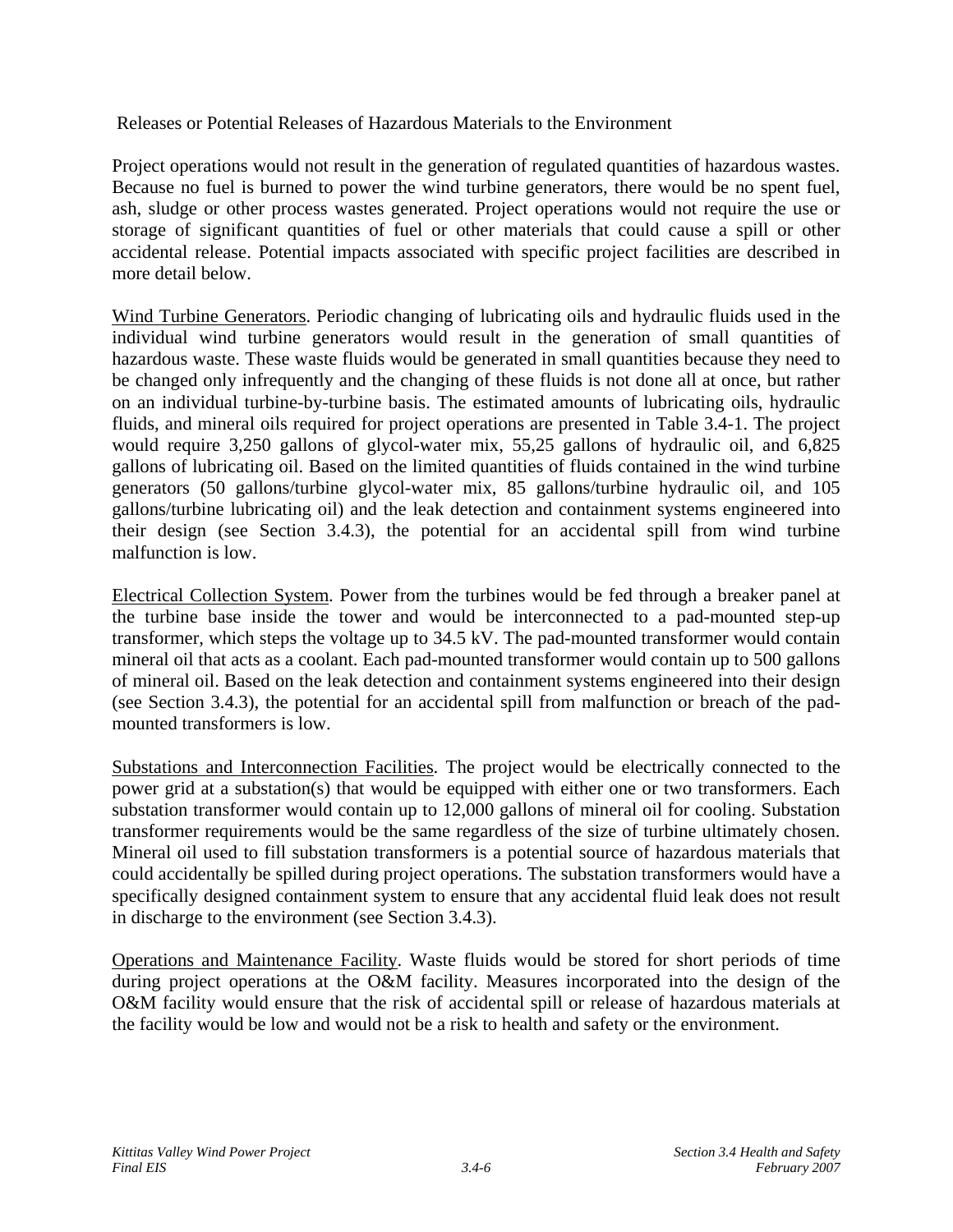Figure 3.4-1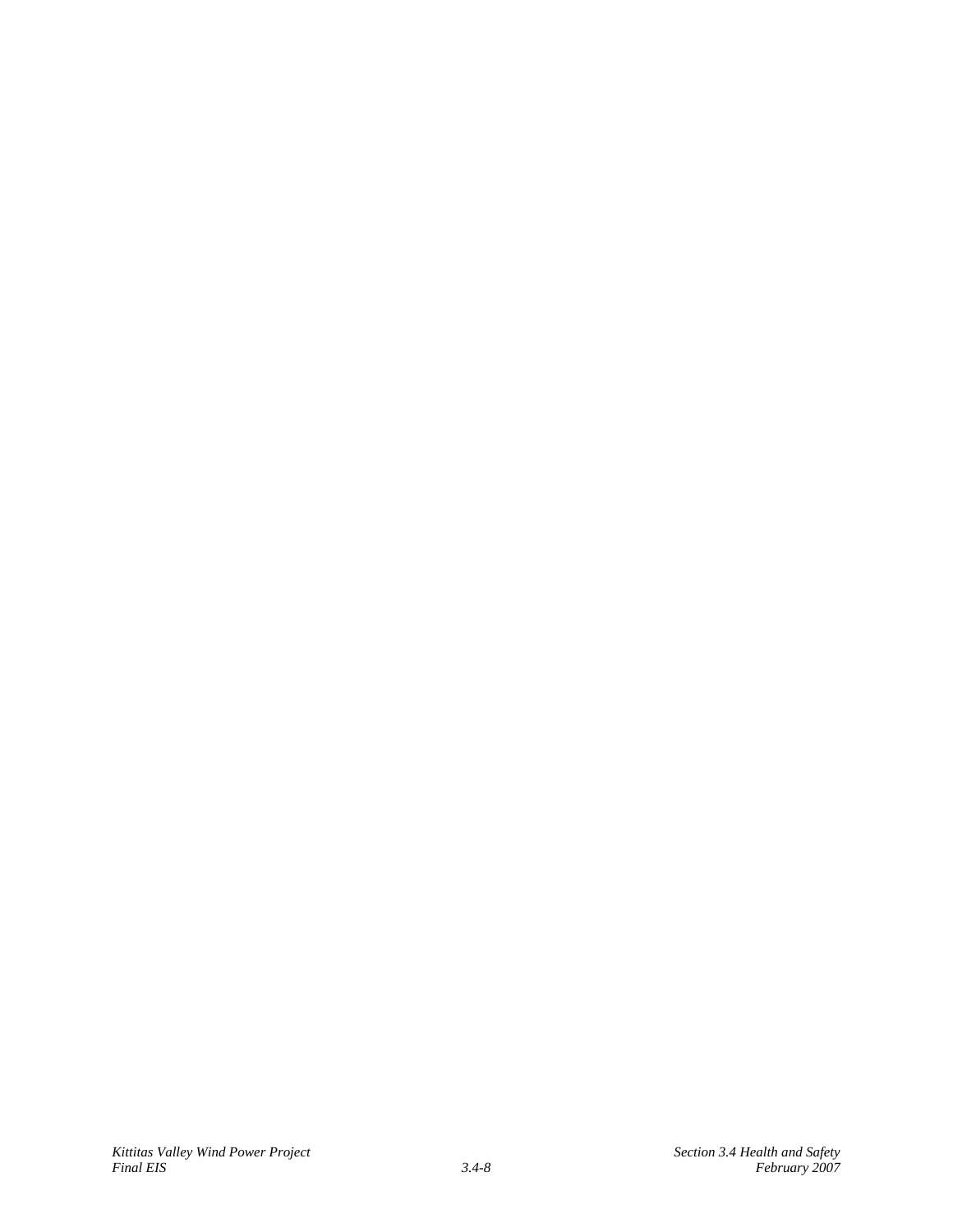## *Failure of Machinery and/or Structures*

Types of hazards associated with a potential failure of wind turbine machinery or structures include ice throw from turbine blades, tower collapse, and blade throw. A site-specific risk assessment prepared in 2004 evaluated the potential for serious injury or death from ice throw, tower collapse, or blade throw at the KVWPP site. The risk assessment revealed that the probability of a wind turbine at the proposed project site killing or seriously injuring a member of the public as a result of ice throw, tower collapse, or blade throw is less than 1 in 1 billion (Kammen, Prefiled Testimony, Exhibit 39). Specific impacts associated with each of the potential hazards are described in more detail below.

Risk of Ice Throw from Turbine Blades. While more than 55,000 wind turbine generators have been installed worldwide, there has been no reported injury from ice thrown from wind turbines.

Under icing conditions, all exposed parts of the wind turbine are liable to ice build-up. It has been observed that a moving turbine rotor is likely to accrete significantly heavier quantities of ice than stationary components. There are several mechanisms of ice accretion on structures. The most important of these, for wind turbines, is rime icing, which occurs when the structure is at a sub-zero temperature and is subject to incident flow with significant velocity and liquid water content. The precise deposition mechanism is the subject of ongoing experimental and theoretical research (Morgan et al. 1998).

Ice throws occur as stationary turbine blades begin to rotate. Any ice shed prior to blade rotation would fall directly below the blade. Blades with ice build-up turn slowly (only a few revolutions per minute) because the blade airfoil has been compromised by the ice, and the blades are unable to pick up any speed until the ice is shed. Reported data on ice throws at other projects indicate that ice fragments were found on the ground from 50 to 328 feet from turbines  $\langle$  <33 to 197 feet blade diameter) and were in the range of 0.2 to 2.2 pounds in mass (Morgan et al. 1998).

Studies of long-term weather data for the area by the Applicant's consulting meteorologist indicate that icing conditions occur on average 3 to 5 days per year (Sagebrush Power Partners LLC 2003c, Exhibit 6). This is categorized as a "moderate icing" risk (1 to 5 days of icing per year) according to the Wind Energy in Cold Climates (WECO) study commissioned by the European Union's Environment Directorate (WECO n.d.). In contrast, "light icing risk" is less than 1 day icing per year and "heavy icing risk" is 5 to 25 days per year.

Therefore, based on the results of the Morgan et al. 1998 study, potential public health and safety risks caused by ice falling off rotating blades could occur within 50 to 328 feet of an operating turbine tower. Minimum setbacks incorporated into the proposed project layout would reduce the safety risks associated with ice throw and other safety and nuisance concerns (see Section 3.4.3, Mitigation Measures).

Risk of Turbine Tower Collapse. During scoping for this EIS, concern for potential collapse of wind turbine towers was raised. Curt Maloy of Worldlink Insurance in Palm Springs, California was contacted by the Applicant to gain comparative information regarding the types and degree of risk associated with wind power projects. He stated that his company (Worldlink) insures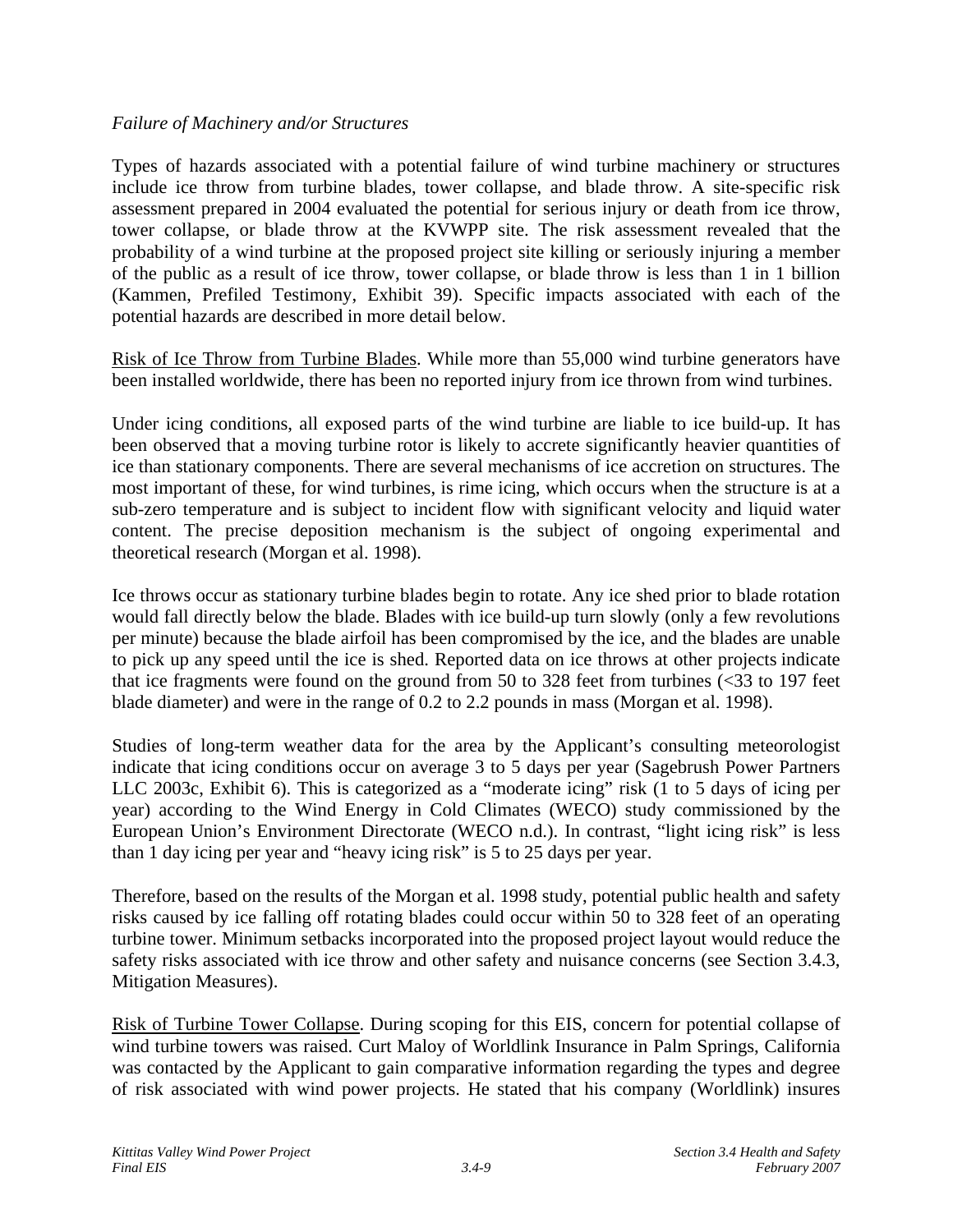more than 12,000 turbines comprising more than 3,400 MW of capacity and that he personally has 15 years of experience with the wind industry. According to the Applicant, he stated that he was not aware of any tubular wind tower structure collapsing (Sagebrush Power Partners LLC 2003c).

After the Draft EIS was developed, additional information on instances of tower collapse and their causes was made available through the prefiled testimony on the project and public submittals to EFSEC. One failure occurred in France where a tower collapsed because of an over-speed condition. The other occurred in Germany as a result of a failure of a tower flange weld (Jorgensen, Testimony, Exhibit 37). Failures of wind towers were also reported in the United Kingdom (Crystal Rig Complex in Scotland) and in Weatherford, Oklahoma (Garrett 2005; Saunders 2005).

Review of Internet sites on the topic of wind power risks revealed photographic evidence of wind tower collapse in Europe (Danish Society of Windmill Neighbors 2003; MAIWAG 2003). However, the specific conditions and circumstances supporting this photographic evidence is uncertain.

Safety features designed into modern turbines, extensive inspection procedures during construction, and minimum setbacks incorporated into the proposed project layout would reduce the safety risks associated with tower collapse and other safety and nuisance concerns (see Section 3.4.3, Mitigation Measures).

Risk of Turbine Blade Throw. Concern was raised by the public regarding the risk of blade throw (defined as blade fragments thrown from a rotating machine). As stated above, there have been no documented injuries from blades thrown from wind turbines. The size of blades operating at the project site would depend on the ultimate selection made by the project proponent, and would range approximately from 115 to 150 feet. (see Table 3.4-1).

According to the Applicant, international experience to date has indicated that there are low risks associated with components falling from towers, including blade throw. Furthermore, risks have been continually reduced as turbine technology has improved (Sagebrush Power Partners LLC 2003c). Review of Internet sites on the topic of wind power risks revealed photographic evidence of wind tower parts such as blades detaching or failing (Country Guardian 2003). Blades were reported broken off on two occasions in 1995 at a facility in Tarifa, Spain (Windpower Monthly 1995), and in 1996, several cases of blade failures were documented in Germany (Country Guardian 2003). However, the specific conditions and circumstances supporting this photographic evidence and these reported cases of blade failure are uncertain.

After the Draft EIS was developed, additional information on a specific instance of blade throw was made available through the prefiled testimony on the project. According to a representative from Vestas Wind Systems in Denmark, there are approximately 10,000 Vestas turbines installed and operating worldwide. However, there has been only one noted occurrence with a Vestas V39-500kW turbine in Denmark in 1992 where a blade was thrown 50 to 75 meters (approximately 165 to 245 feet) (Jorgensen, Prefiled Testimony, Exhibit 37).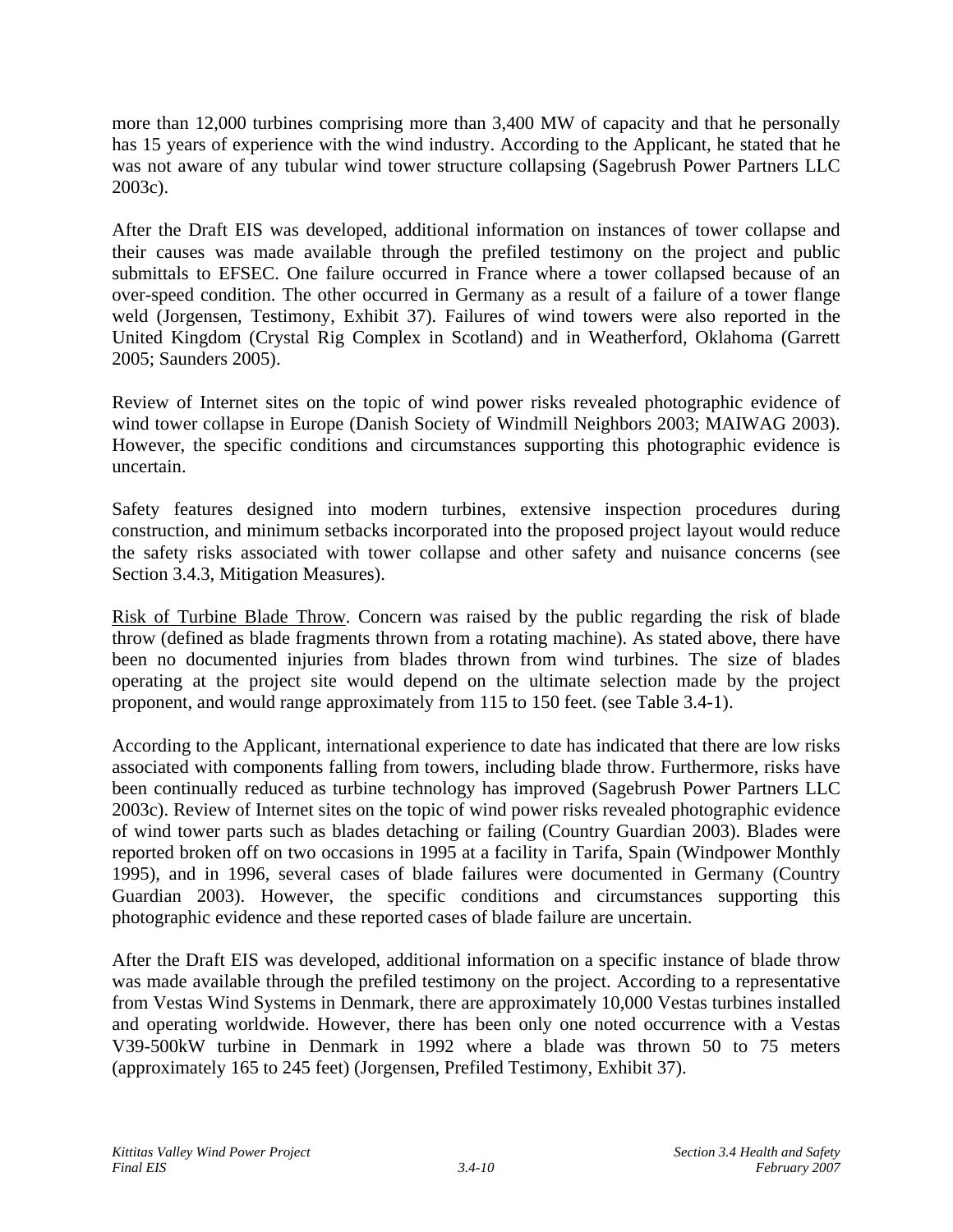Based on this information, the Applicant determined that using a minimum of turbine tip height to define the minimum safety setback distance is sufficient to protect against blade throw. In its final brief the Applicant increased this setback distance to 541 feet. These minimum setbacks incorporated into the proposed project layout and compliance with engineering design and manufacturing safety standards would reduce safety risks associated with blade throw and other safety and nuisance concerns (see Section 3.4.3, Mitigation Measures).

# *Shadow-Flicker Effects*

Shadow-flicker caused by wind turbines is defined as alternating changes in light intensity when the moving turbine blades cast shadows on the ground and objects (including windows at residences). Shadow-flicker is not caused by viewing the sun through rotating wind turbine blades or moving (i.e., driving) through the shadows of a wind farm, or by sunlight being reflected from the turbine blades. Shadow-flicker can occur in project area homes if the turbine is located near a home and is in a position where the blades interfere with very low-angle sunlight. The most typical effects are the visibility of a pulsating shadow in the rooms of the residence facing the wind turbines and subject to the shadow-flicker. Such locations are typically called shadow-flicker receptors. Visual obstacles such as terrain, trees, or buildings between the wind turbine and a potential shadow-flicker receptor significantly reduce or eliminate shadow-flicker effects.

Shadow-flicker frequency is related to the rotor speed and number of blades on the rotor, which can be translated into a "blade pass frequency" measured in alternations per second, or hertz (Hz).

Two types of concerns have been raised regarding shadow-flicker effects: (1) they can cause epileptic seizures, and (2) that they can be an annoyance to local residences.

The Epilepsy Foundation has stated that frequencies below 10 Hz are not likely to trigger epilepsy seizures (Sagebrush Power Partners LLC 2003c), and current wind turbine technology would not produce frequencies greater than 10 Hz. As identified in Table 3.4-1, the project proposes to construct three-bladed wind turbines. The diameter of the circle swept by the blades would range from approximately 230 to 300 feet (that is, each blade would be approximately 115 to 150 feet long). The blades would turn at about 10 to 23 rpm. Generally, larger wind turbine generators have slower-rotating blades, but the specific rpm values depend on aerodynamic design and would vary across machines. Initial modeling (models run during April and June 2003) results were based on the NEG-Micon wind turbine model with a 235-foot rotor diameter and a nominal rotor speed of 17.3 rpm which translates to a blade pass frequency of 0.87 Hz (less than 1 alternation per second). This is significantly lower than 10 Hz threshold cited by the Epilepsy Foundation.

To identify the level of annoyance effects to nearby receptor residences in the project area, several rounds of shadow-flicker modeling were conducted by the Applicant. Between April and July 2003 (Sagebrush Power Partners LLC 2003c) and in August 2004 (Taylor, pers. comm., 2004), the Applicant modeled shadow flicker impacts for the project as originally proposed in 2003, with numbers/sizes of turbines ranging from 150 units/260-foot tip height to 82 units/410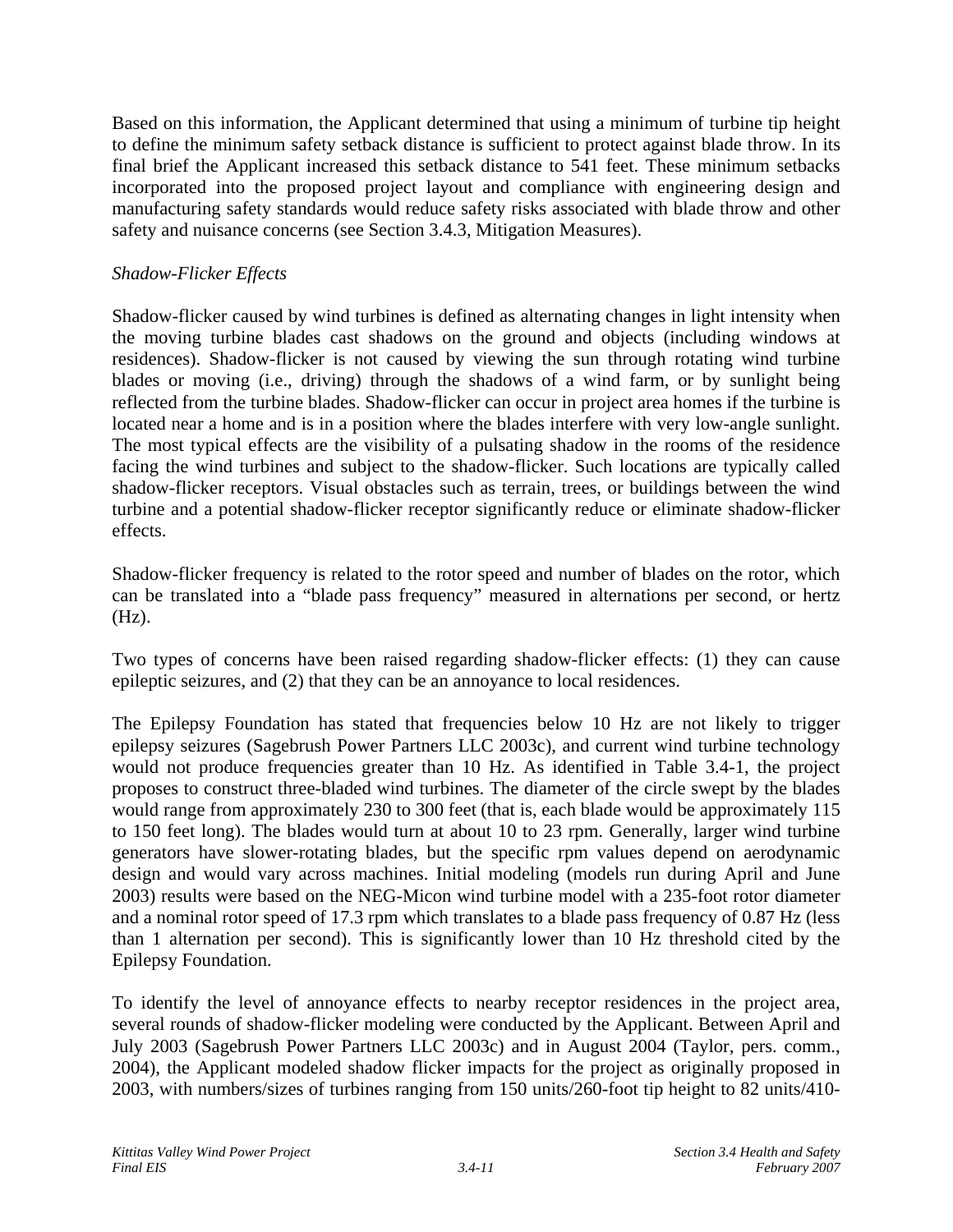foot tip height. In November 2005, the Applicant revised the modeling to reflect a maximum of 65 turbines/410-foot tip height scenario, which now most accurately reflects the project as described in Chapter 2 of this EIS (Nielsen 2005). The receptors (houses) that were selected for this analysis are those that represent the potential worst-case scenarios. Based on their locations relative to the proposed turbines, these are the receptors where the greatest shadow-flicker impacts are expected. Neighboring properties in the vicinity of these existing receptors would also be affected by shadow-flicker from proposed wind power operations.

The shadow-flicker model used for this analysis is produced by EMD of Denmark and is part of the WindPro modeling software package. The model requires the following inputs:

- Turbine locations;
- Shadow-flicker receptor locations;
- USGS 1:24,000 topographic map;
- USGS DEM (height contours);
- Rotor diameter;
- Hub height:
- Joint wind speed and direction distribution;
- Hours of sunshine (monthly averages).

The model calculates the shadow-flicker time for either a) each receptor, b) everywhere (defined squares), or both (a and b). A receptor is defined as a window at a residence. Azimuth of windows has been estimated for each residence (east, west or 90, 180, 270 degrees from the nearby access road) and the default window size is assumed to be 1-by-1 meter. The sun's path is calculated from the turbine location and the cast shadow derived over the day. Then the run-time for the turbine is derived from wind data (speed and direction measurements collected on site and compared with long-term data available from the Ellensburg Airport to make sure it is representative of long-term conditions). When the turbines are not operating (such as when the wind speed is too low) there is no shadow-flicker. The analysis also included obtaining the number of sunny days from NOAA weather maps that indicate the mean sunshine percentage in the area of the project. Shadow-flicker occurs only on days with sunshine and not on cloudy days.

When the wind direction is perpendicular to the direction of the wind turbine (as seen from the receptor) then the shadow-flicker time is reduced because the cast shadow is narrow, whereas when the wind direction is in line with the direction of the turbine (as seen from the receptor), then the full rotor plane shadow needs to pass the receptor. Cloudiness is also considered in the model (no direct sun means no shadow). Output from the model includes the following information:

- Turbine locations and elevations
- Calculated shadow-flicker time at selected receptors
- Tabulated and plotted time of day with shadow-flicker at selected receptors
- Listing of turbines causing shadow-flicker at each selected receptor
- Map showing turbine locations, selected shadow-flicker receptors, and line contours indicating projected shadow-flicker time (hours per year).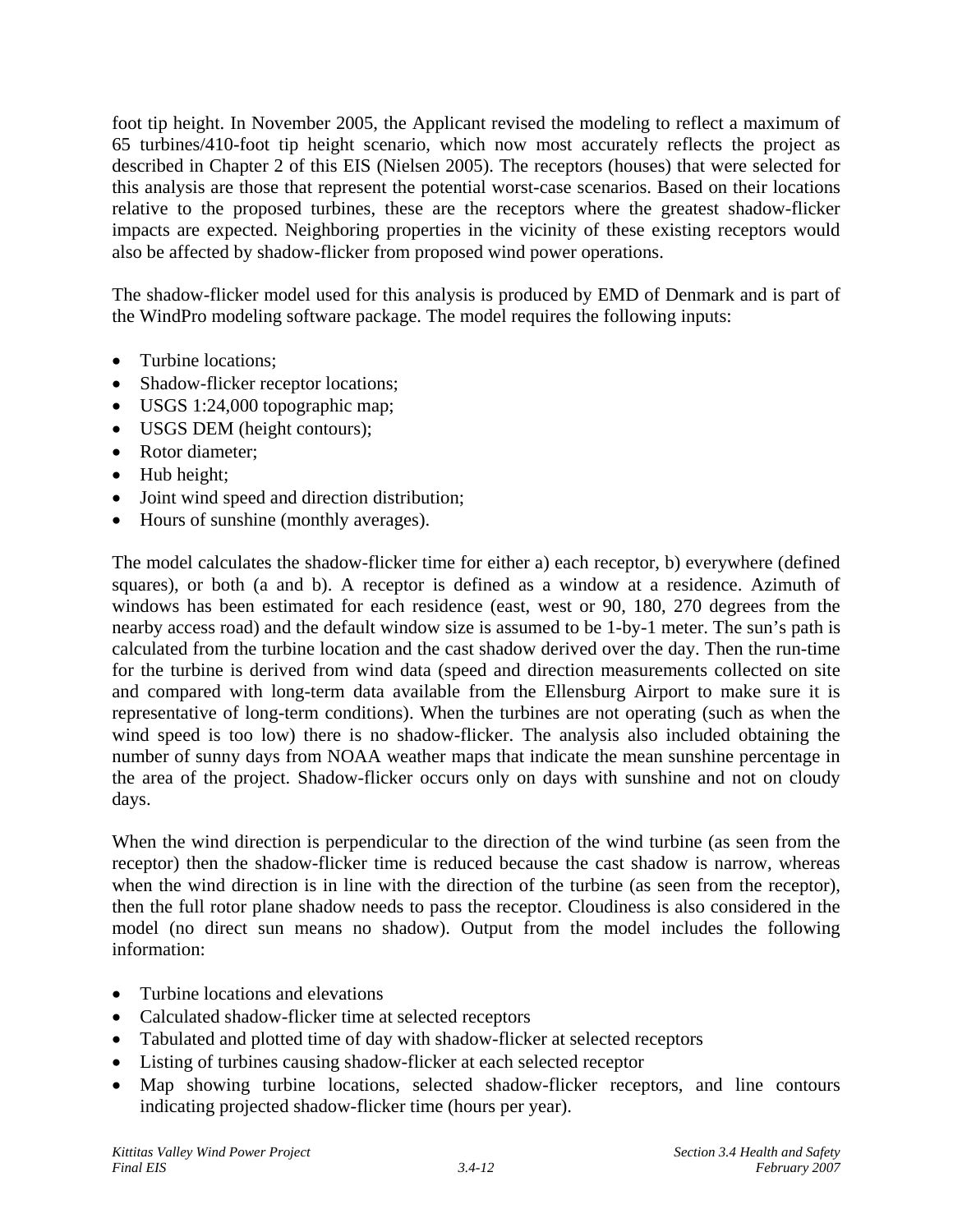Modeling results were based on the Siemens MkII wind turbine model with a 295-foot rotor diameter, 263 foot hub height, and a nominal rotor speed of 16 RPM which translates to a blade pass frequency of 0.8 Hz (less than 1 alternation per second). This is within the range of turbine sizes under consideration for the project and since the rotor diameter and hub heights are at the high end, the results represent what would be considered worst case in terms of the distance of the shadow flicker zone from the turbines. If a 330-foot turbine was selected, the shadow flicker impacts would be lower in both intensity and duration.

The analysis looked at landowners located closest to the turbines and in the highest zone of influence as potential receptors of shadow-flicker. The results of shadow-flicker modeling for the "worst-case" receptors are summarized in Table 3.4-2 below. Graphics illustrating shadowflicker effects for the selected 20 receptors can be found in Appendix B.

The model demonstrates that potential receptors (houses) to the north or south of wind turbines are not likely to receive shadow-flicker, because the cast shadow is very short in the north and south directions. Receptors (houses) used in the model represent worst-case scenarios, where the greatest shadow-flicker impacts are expected based on their locations relative to the proposed turbines.

The modeling indicates that residences Andrew (residence number 050) and Thompson (residence number 117) have the highest number of shadow hours per year. Andrew (050) and Zellmer (048) have the highest number of days that shadow flicker would be experienced each year. Andrew (050), Nelson (417) and Thompson (117) would have the highest maximum shadow hours per day. With the project being reduced to a total of 65 turbines, Two residences included in previous modeling are no longer expected to experience shadow flicker effects: T. Gerean (058), and Price (080).

As stated above, shadow-flicker in residences near the wind turbine generators is not expected to result in health effects. It is, however, anticipated that some residents experiencing shadowflicker may suffer some annoyance. Suggested measures to mitigate for the effects of shadowflicker are presented in Section 3.4.3.

Shadow-flicker could be noticed by people outdoors at locations other than residences in the project area. The shadow-flicker contour maps presented in Appendix B illustrate the potential extent of shadow-flicker exposure throughout the project area. For a person engaged in outdoor activity, exposure to shadow-flicker would likely be a transitory experience that would be considered an annoyance or a distraction and that could usually be avoided by moving out of the relatively narrow band of the turbine shadow. Furthermore, the intensity of the shadow-flicker effect would be low because much more diffuse light is present outside.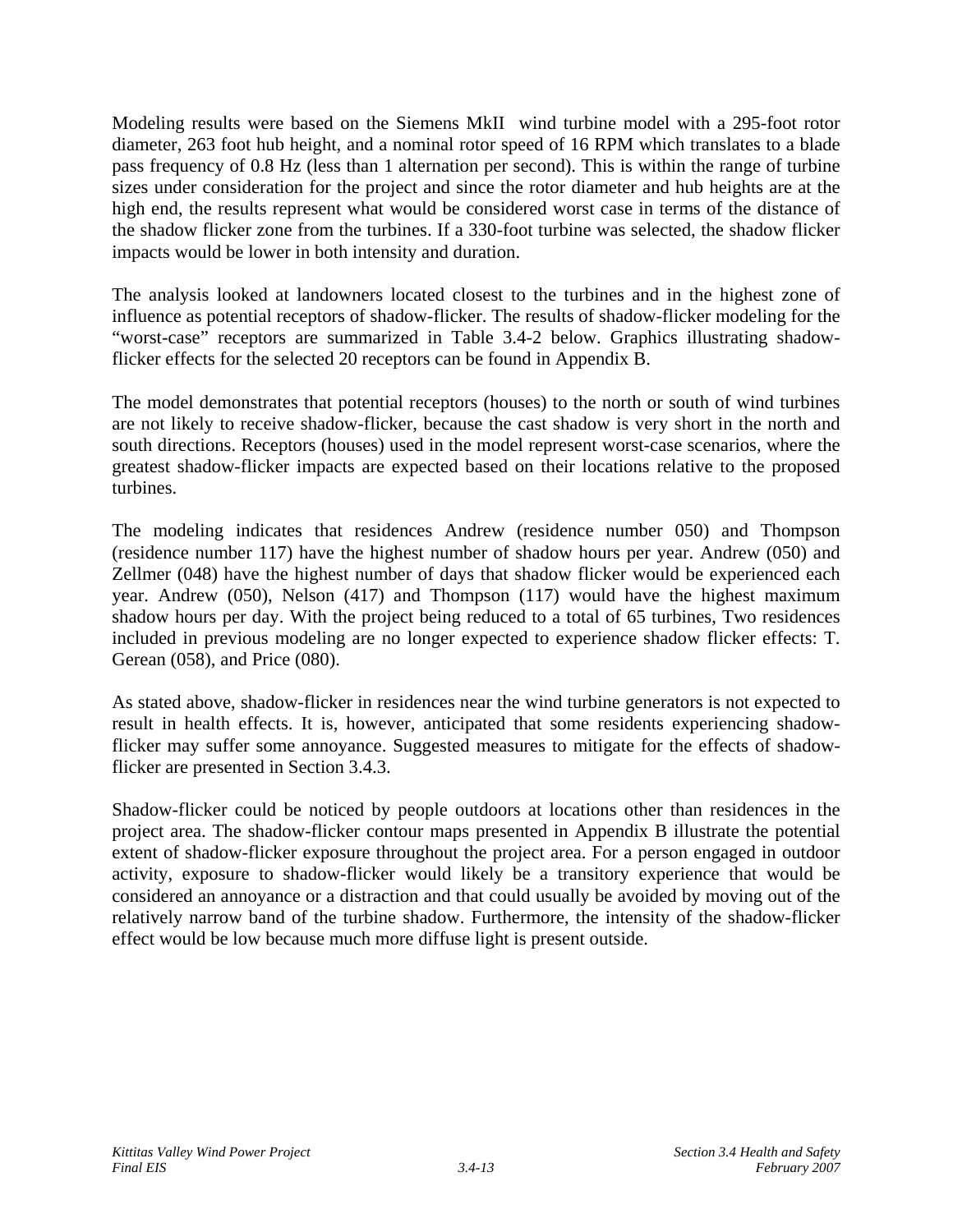### **Table 3.4-2: Kittitas Valley Wind Power Project Wind Turbine Shadow-Flicker Analysis for 65 turbines and 295-foot Rotor Diameter**

| <b>Residence</b>            | <b>Residence Number</b><br>and Primary<br><b>Direction to</b><br>Turbine(s) $1$ | <b>Expected shadow</b><br>hours per year<br>[hours:minutes/<br>vear] | <b>Maximum</b> days<br>per year shadow<br>could be<br>experienced<br>[days/year] | <b>Maximum shadow</b><br>hours per day <sup>2</sup><br>[hours:minutes/<br>day] |
|-----------------------------|---------------------------------------------------------------------------------|----------------------------------------------------------------------|----------------------------------------------------------------------------------|--------------------------------------------------------------------------------|
| N Andrew<br>(Participating) | 050 E and $W^3$                                                                 | 84:07                                                                | 297                                                                              | 1:44                                                                           |
| Archambeau                  | 042 E and $S3$                                                                  | 16:32                                                                | 140                                                                              | 0:24                                                                           |
| Anthony                     | 043 E                                                                           | 29:42                                                                | 247                                                                              | 0:40                                                                           |
| <b>Burt</b>                 | 084 SW                                                                          | 15:25                                                                | 198                                                                              | 0:22                                                                           |
| M Campbell                  | 082 SW                                                                          | 22:29                                                                | 233                                                                              | 0:42                                                                           |
| Darrow                      | 086 SW                                                                          | 16:00                                                                | 183                                                                              | 0:22                                                                           |
| Gaskill                     | 044 E                                                                           | 28:55                                                                | 247                                                                              | 0:38                                                                           |
| Genson<br>(Participating)   | 049 E and W <sup>3</sup>                                                        | 30:54                                                                | 257                                                                              | 1:06                                                                           |
| L Gerean                    | 059 W                                                                           | 0:08                                                                 | 16                                                                               | 0:04                                                                           |
| T Gerean                    | 058 W                                                                           | 0:00                                                                 | $\boldsymbol{0}$                                                                 | 0:00                                                                           |
| Nelson                      | $417 \to$ and W $^3$                                                            | 41:10                                                                | 220                                                                              | 1:30                                                                           |
| Pearson North               | 047 E                                                                           | 21:38                                                                | 160                                                                              | 0:34                                                                           |
| Pearson South               | 118 E                                                                           | 8:46                                                                 | 75                                                                               | 0:28                                                                           |
| Price                       | 080 N                                                                           | 0:00                                                                 | $\boldsymbol{0}$                                                                 | 0:00                                                                           |
| Rainbow Valley<br>Ranch     | 041 E and S $^3$                                                                | 12:18                                                                | 134                                                                              | 0:28                                                                           |
| Robertson                   | 555 E                                                                           | 17:06                                                                | 149                                                                              | 0:26                                                                           |
| Schwab                      | 215 W                                                                           | 35:52                                                                | 192                                                                              | 0:42                                                                           |
| Bell (was Taylor)           | $045$ E and S <sup>3</sup>                                                      | 39:44                                                                | 240                                                                              | 0:40                                                                           |
| Thompson<br>(was Geisick)   | $117 \to$ and W $^3$                                                            | 56:40                                                                | 162                                                                              | 1:30                                                                           |
| Zellmer                     | 048 SW                                                                          | 25:24                                                                | 273                                                                              | 0:50                                                                           |

Sources: Schafer. 2005b; Nielsen 2005.

1 Residence number refers to labels on shadow flicker contour maps in Appendix A. A residence may experience shadow flicker from different turbines.

2 Maximum hours per day is most conservative estimate and does not take into account weather conditions that would decrease duration of shadow flicker.

3 Updated version of software used for assessment of revised turbine layout (Nielsen 2005) calculates exact duration of shadow flicker experienced by a residence from multiple turbine directions. Shadow flicker from different directions may be experienced by the residence at the same time, thereby reducing total time the residence experiences flicker.

# *Dust Hazards*

The project's potential to create dust hazards in the project area was raised as an issue of concern during the EIS scoping period. Dust circulation in open fields such as those found in the project area comes from airflow over loose dust particles on open ground. Wind turbines extract energy from the wind through the aerodynamics of the blades. The rotors would be located between 100 and 115 feet above ground level and ground level airflow disturbance would be negligible.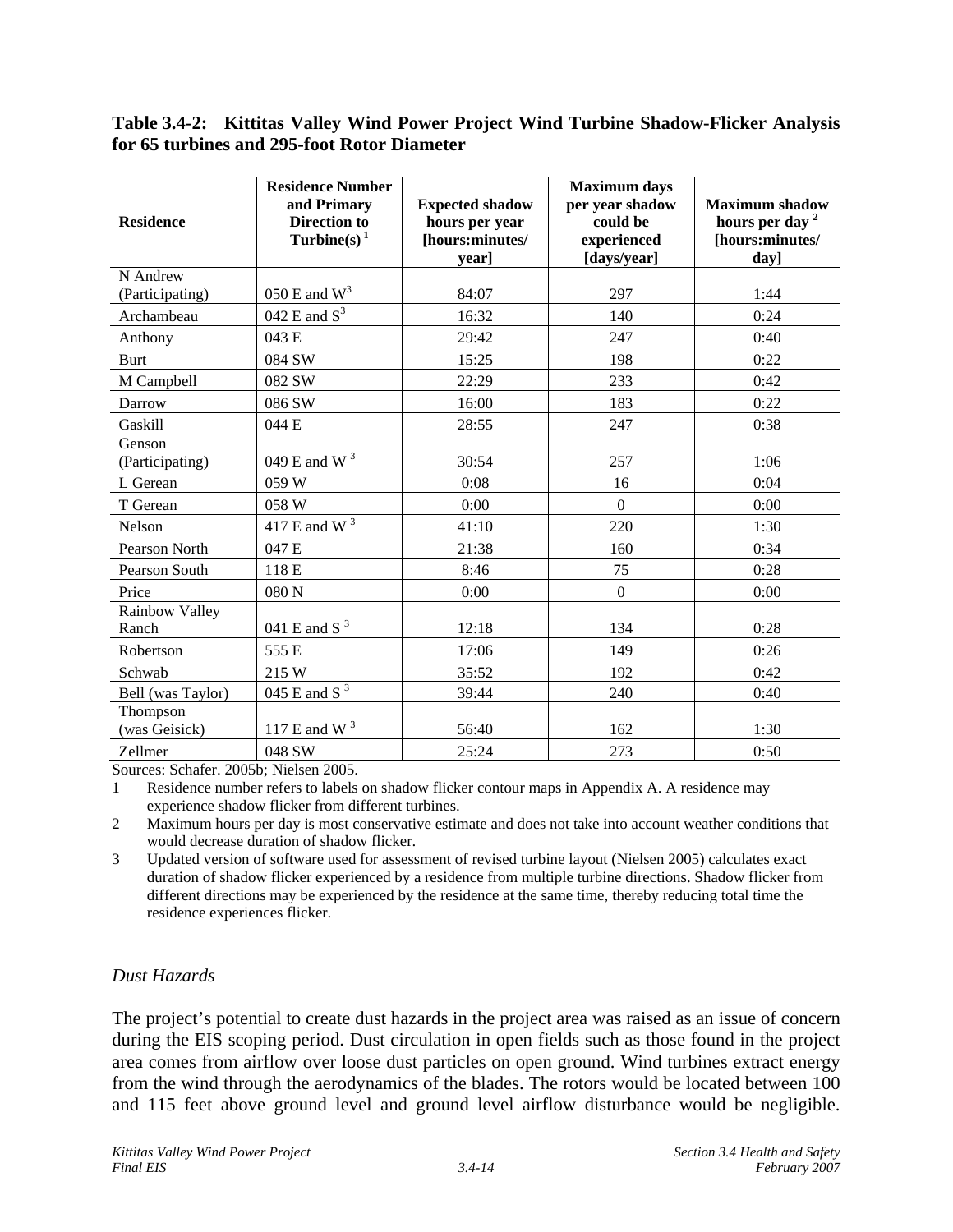Furthermore, the wind speed downwind of the rotor is slower than wind speed upwind of the rotor, meaning that dust circulation in the area would possibly even decrease (Sagebrush Power Partners LLC 2003f). Therefore, the wind turbines would not act as a fan, which accelerates wind across the ground causing additional dust.

# *Vandalism*

The potential for vandalism of project facilities, particularly the effect of gun shots at turbine insulators, was raised as an issue of concern during the EIS scoping period. Wind turbines do not have insulators. According to the Applicant, the towers themselves are sturdy and resilient to vandalism. The project design includes extensive site security measures to ensure that vandalism does not pose a health or safety threat to workers at the project site or residents or visitors in the project vicinity, nor adversely affect project operations. As described in Chapter 2, Section 2.2.5, the plant operations group would prepare a detailed security plan to protect the ensure of the project and project personnel.

# *Electric and Magnetic Fields*

The potential for the project to create electric and magnetic fields was raised as an issue of concern during the EIS scoping period. Magnetic fields are the result of movement of electrons in a wire (current), and electric fields are created by voltage, the force that drives the electrical current. Electric and magnetic fields (EMF) are produced by any device that consumes or conducts electricity, such as electrical transmission and distribution lines, as well as common household lights and appliances. All of the electrical wiring in homes and office buildings, for example, emits EMF when the power is on, as do televisions, cellular phones, and microwaves, to name a few.

Electric field strength for transmission lines is expressed in units of volts per meter  $(V/m)$  or kilovolts per meter (kV/m) measured at a height of 1 meter above the ground. The magnetic field strength is expressed in milligauss (mG) and is also measured at a height of 1 meter above the ground. The strengths of the electric and magnetic fields associated with transmission lines generally decrease as the distance from the conductors increases (Bonneville and EFSEC 2002). Typical electrical and magnetic fields for transmission lines are illustrated in Figure 3.4-2 Computed electric field values at the edge of the transmission corridor right-of-way are fairly representative of what can be expected along the transmission line corridor as a whole. However, the presence of vegetation on or at the edge of the right-of-way can reduce the actual electric field strengths below the calculated values. The height and arrangement of the conductors on the transmission line towers can also affect the field strengths. The presence of other transmission lines can also affect the field strengths, producing higher or lower values (Bonneville and EFSEC 2002).

The average home electric appliance typically has an electric field of less than 0.01 kV/m, while at a distance of three to five feet, the magnetic field from appliances usually decreases to less than 1 mG (Miller 1975; Gauger 1985).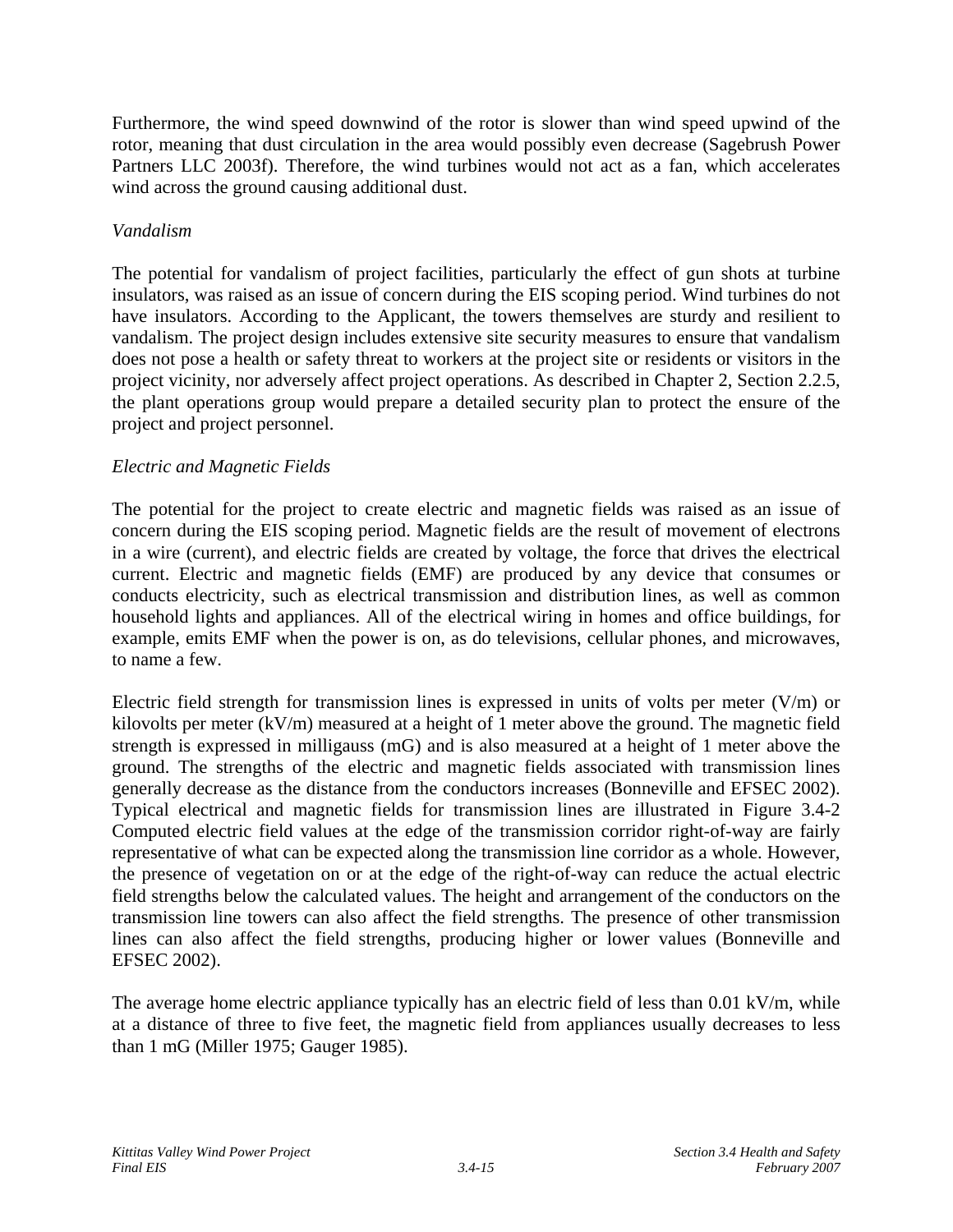There are currently no national standards in the United States for electrical or magnetic fields. In the Northwest, Bonneville has established an electric field strength standard of nine kV/m maximum on the right-of-way and five kV/m at the edge of the right-of-way. All Bonneville lines are designed and constructed in accordance with the National Electrical Safety Code (NESC). The NESC specifies the minimum allowable distances between transmission lines and the ground or other objects. These requirements help determine the width of the right-of-way. Washington State does not have a regulatory standard for EMF exposure.

Numerous health and safety concerns have been raised in association with EMF from electric transmission and distribution lines. Much of the national and international research regarding EMF and public health risks remains contradictory and inconclusive. As a result, the scientific and medical communities have not been able to form a consistent conclusion as to whether there are any adverse health effects from EMFs at the frequencies typically associated with electric power systems (Walla Walla County 2000).

EMF is considered a possible issue when associated with the siting of high voltage  $(115kV+)$ overhead transmission lines close to residences. It is not an issue related to wind turbines, which have low voltage drop-cables (575–690V) contained within steel towers and have a predominantly underground collection system also at a low voltage (34.5 kV) (Sagebrush Power Partners LLC 2003c). However, during project operation, the substations and high-voltage overhead power lines would produce EMF in the immediate vicinity of these facilities.

The high voltage transmission lines associated with the project would be short (i.e., less than 200 feet long) lines that would interconnect the substations to existing overhead Bonneville and PSE transmission lines at the transmission level (230 kV or 287 kV for the Bonneville or PSE lines, respectively). The strength of electric and magnetic fields attenuates rapidly as the distance from the source increases. Typical EMF levels for a 230-kV transmission line show that the electric field would be approximately 0.01 kV/m and the mean magnetic field would be approximately 0.8 mG at a distance of about 300 feet from the EMF source (Bonneville 1995). These EMF levels are comparable to what has been recorded for typical household appliances.

The closest residential receptor to either of the proposed substations is located approximately 4,000 feet away. Most residential receptors in the project area are located more than one mile from the proposed substations. At these distances, EMF generated by proposed facilities would diminish to background levels at nearby residences and would not pose a health or safety risk. Therefore, there would be no EMF exposure to residents in the project area and no impacts would result.

# *Electrical Shock Hazards*

The electrical system at the substations could be susceptible to ground faults, lighting, and switching surges that may result in high voltage, which can constitute a hazard to site personnel and electrical equipment, including protective relaying equipment. The substations would be designed and constructed with systems that would protect project personnel and minimize potential risks associated with accidental exposure to high voltage electrical equipment (see Section 3.4.3).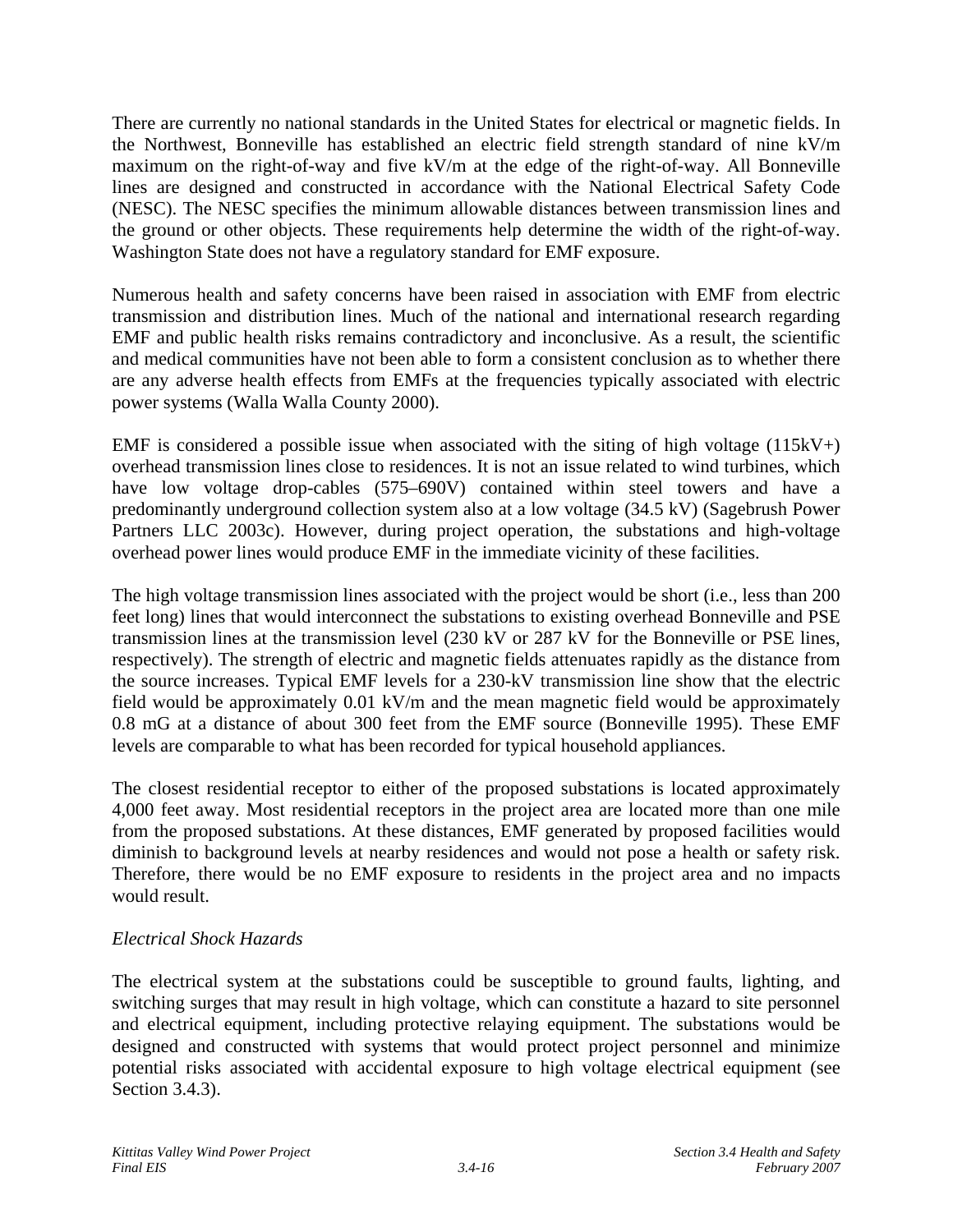Figure 3.4-2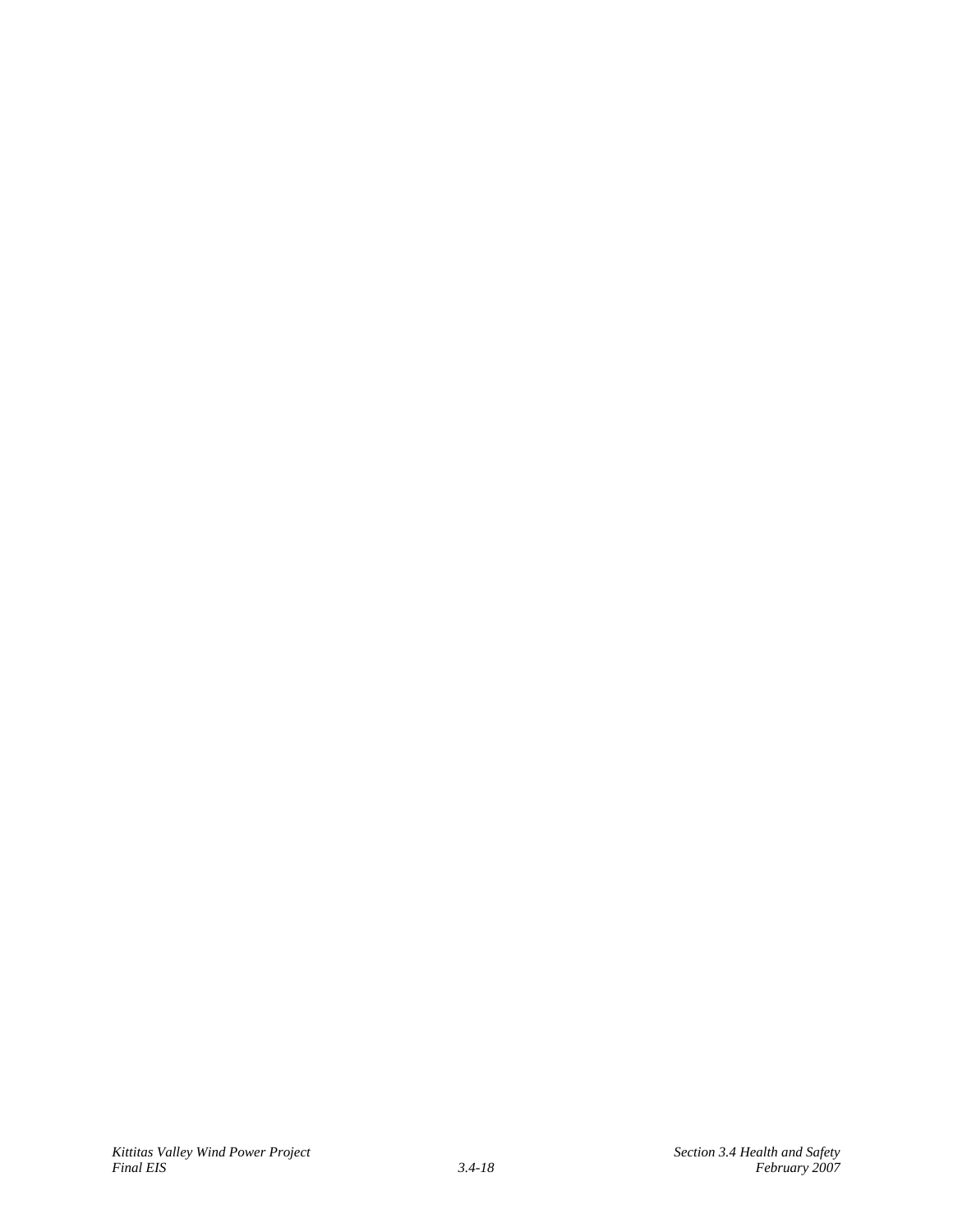## Decommissioning Impacts

Potential health and safety impacts during the project decommissioning process would be similar to risks identified during project construction. Potential fire risks are similar in nature but less than the risks for project construction. Fire prevention measures during decommissioning would be similar to those used during project construction. The potential release of hazardous materials during decommissioning activities would also be similar to those identified for construction activities.

## **Offsite Alternatives**

Several impacts are common to both offsite alternatives. Construction-related risks include unintentional or accidental fire or explosion during project construction, especially during the hot, dry summer season. Unintentional or accidental fire or explosion risks during project operations and maintenance include human activities, such as cigarette smoking; use of vehicles off established roadways; and mechanical malfunction inside the wind turbines and at other project facilities. Lightning-induced fires are rare in the various project areas. The wind turbines would be equipped with lightning protection systems to reduce the risk of lightning-induced fires.

Potential sources of hazardous materials include fuel and oils from construction equipment and mineral oil used to fill substation transformers during project operations. Periodic changing of lubricating oils and hydraulic fluids used in the individual turbines would result in the generation of small quantities of hazardous waste. Spills would be addressed in accordance with a project Spill Prevention Control and Countermeasures (SPCC) Plan.

Potential safety risks during project operations include ice falling off rotating turbine blades, blade throw, and potential collapse of turbine towers. As described for the proposed action, the collapse of a turbine tower constructed in accordance with international standards and local building codes is highly unlikely, as is the potential for ice or blade fragment throw. The level of impact on the public would depend on the number of residences near the project area and the proximity and level of use of private and public roads. Establishing exclusion zones or setbacks around turbines can adequately mitigate for these hazards.

Substations and other electrical facilities would be designed and constructed with systems that would protect project personnel and minimize accidental exposure to high-voltage electrical equipment. Areas near the project power collection cables and transmission line would not be accessible to the public, and safety precautions would be required. Changes in exposure to electric and magnetic fields would be small for the public, and impacts associated with possible long-term health effects are highly unlikely. It is highly unlikely that the electrical facilities within each of the offsite alternatives would cause short-term electric or magnetic field effects because facilities produce fields of low strength and may be buried underground.

Both offsite alternative sites are in an area of relatively low lightning flash density. Because of the nature of the terrain and area vegetation, the occurrence of lightning strikes may increase due to the presence of proposed project structures. The frequency of lightning strikes would likely be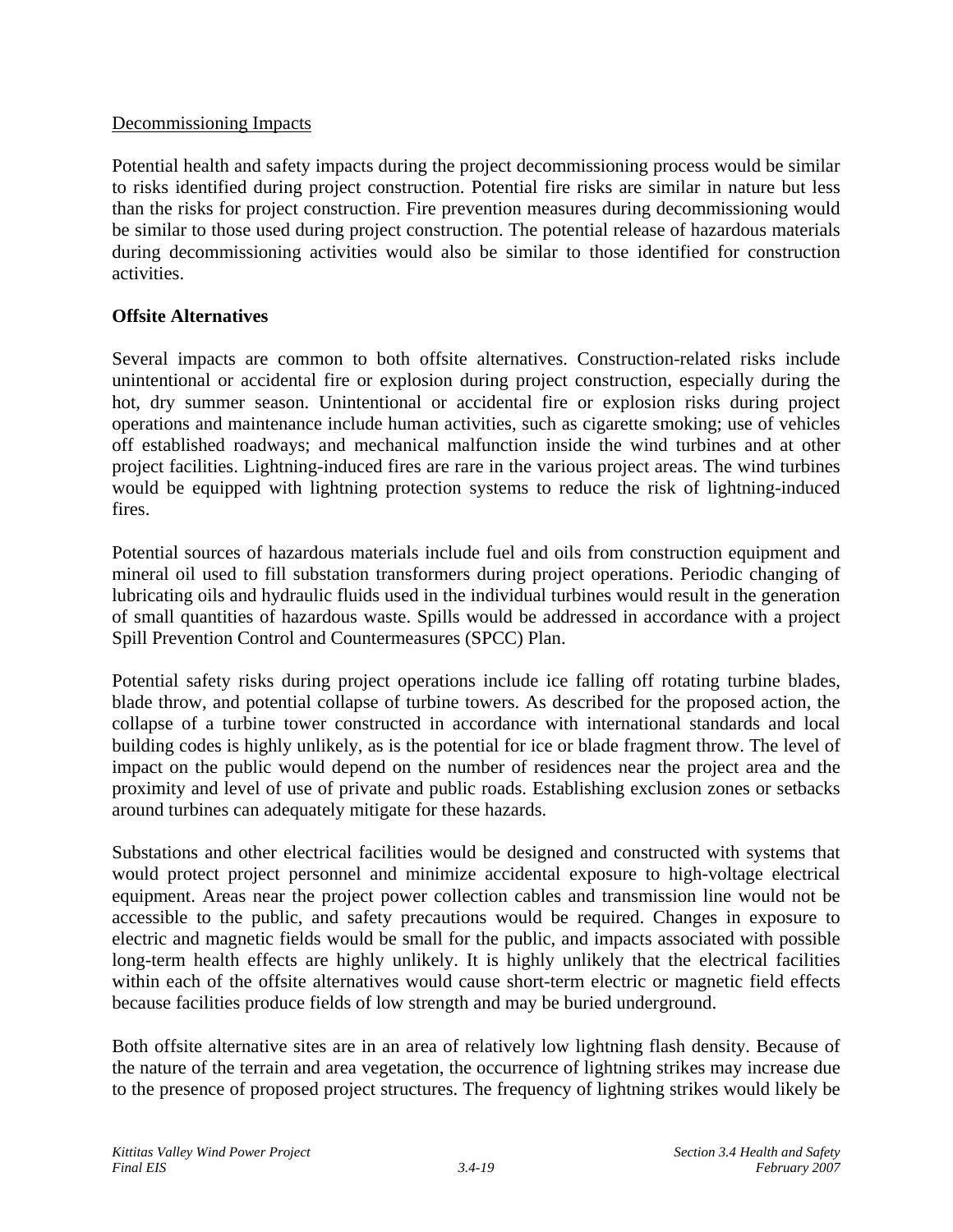a function of the height of the wind turbine generators proportional to the number of project structures installed (i.e., which alternative is selected). In accordance with required federal safety standards, the turbines and substation would include lightning protection systems.

A fire could occur in the turbines or the project electrical systems as a result of equipment malfunction, lightning strike, electrical short, terrorism, sabotage, vandalism, or aircraft impact. Temperature sensors and fluid level detectors would detect internal fires and send an alarm signal to the central SCADA system, which would notify project operators of the situation.

Health and safety decommissioning impacts for all offsite alternatives would be similar to construction impacts.

Site-specific health and safety impacts associated with the both offsite alternatives are described below.

### Alternative 1: Swauk Valley Ranch

Because the Swauk Valley Ranch alternative is an overall smaller proposal with fewer turbines and fewer miles of access roads, it may present a lower fire and explosion risk during both construction and operation compared to the proposed action.

Detailed analyses of potential shadow-flicker impacts were not performed for the hypothetical layout for the Swauk Valley Ranch alternative. It is expected, however, that based on the hypothetical layout, some residences concentrated along the Yakima River and to the south of the proposed site could be exposed to shadow-flicker (based on a 2,000-foot distance threshold).

### Alternative 2: Springwood Ranch

Because the Springwood Ranch alternative is an overall smaller proposal with fewer turbines and fewer miles of access roads, it may present a lower fire and explosion risk during both construction and operation compared to the proposed project.

Similar to the Swauk Valley Ranch alternative, detailed analyses of potential shadow-flicker impacts were not performed, but it is expected that based on the hypothetical layout, some residences on the eastern edge of Sunlight Waters would be exposed to shadow-flicker (assuming a 2,000-foot distance threshold).

## **No Action Alternative**

Under the No Action Alternative, the project would not be constructed or operated and the existing risk of fire caused by natural sources or human activities not associated with the project would remain. However, development by others, and of a different nature, including residential development, could occur at the project site in accordance with Kittitas County's existing Comprehensive Plan and zoning regulations. Depending on the location, type, and extent of future development at the project site, health and safety impacts could be similar to or even greater than the proposed action. However, the risks associated with tower collapse and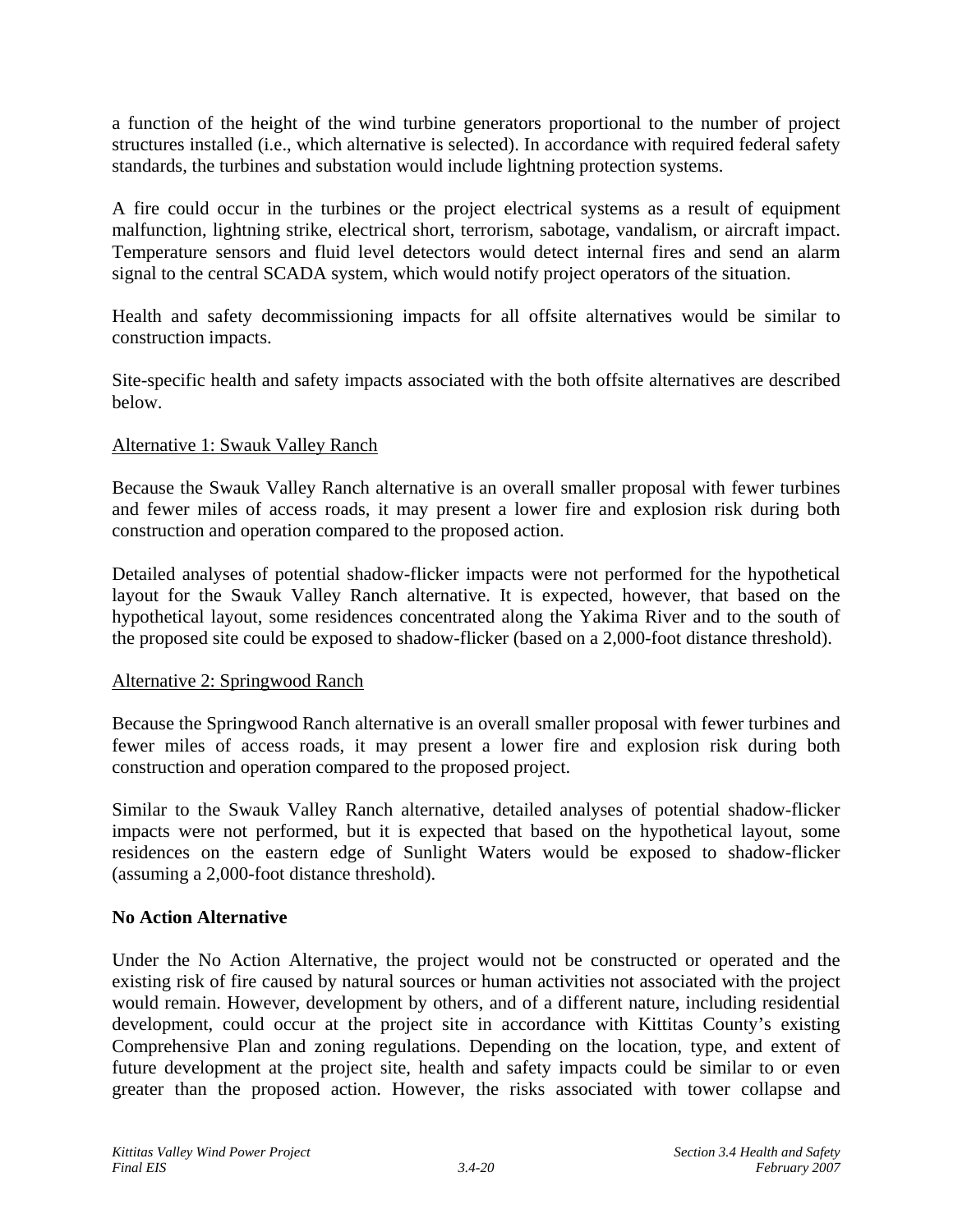detachment or failure of turbine parts would not occur if development other than a wind power project were proposed.

It is assumed that a power-generating facility would need to be built at another location should the KVWPP not be built. This would likely be a baseload gas-fired combustion turbine facility. An example of greater potential for health and safety risks associated with a baseload gas-fired combustion turbine plant is the higher risk of fire or explosion associated with the transmission and use of large quantities of natural gas.

# **3.4.3 Mitigation Measures**

# **Proposed Action**

# Mitigation Measures Proposed by the Applicant

The Applicant and its subcontractors would comply with all applicable local, state, and federal safety, health, and environmental laws, ordinances, regulations, and standards. Some of the main laws, ordinances, regulations, and standards designed to protect human health and safety that would be reflected in the design, construction, and operation of the project include:

- Occupational Safety and Health Act of 1970 (29 USC 651, et seq.) and 29 CFR 1910, Occupational Safety and Health Standards;
- Washington Industrial Safety and Health Act (Chapter 49.17 RCW) and associated rules (WAC 296); Uniform Fire Code;
- Americans with Disabilities Act;
- Uniform Fire Code Standards:
- Uniform Building Code;
- National Fire Protection Association, which provides design standards for the requirements of fire protection systems;
- National Institute for Occupational Safety and Health, which requires that safety equipment carry markings, numbers, or certificates of approval for stated standards;
- American Society of Mechanical Engineers, which provides plant design standards;
- American National Standards Institute, which provides plant design standards;
- National Electric Safety Code;
- American Concrete Institute Standards:
- American Institute of Steel Construction Standards;
- American Society for Testing and Materials;
- Institute of Electrical and Electronic and Installation Engineers; and
- National Electric Code.

## *Fire and Explosion Risk Mitigation Plan (Construction and Operations)*

Table 3.4-3 presents the potential causes of fire or explosion during both project construction and operations, and mitigation measures that would be employed to minimize or prevent the risk.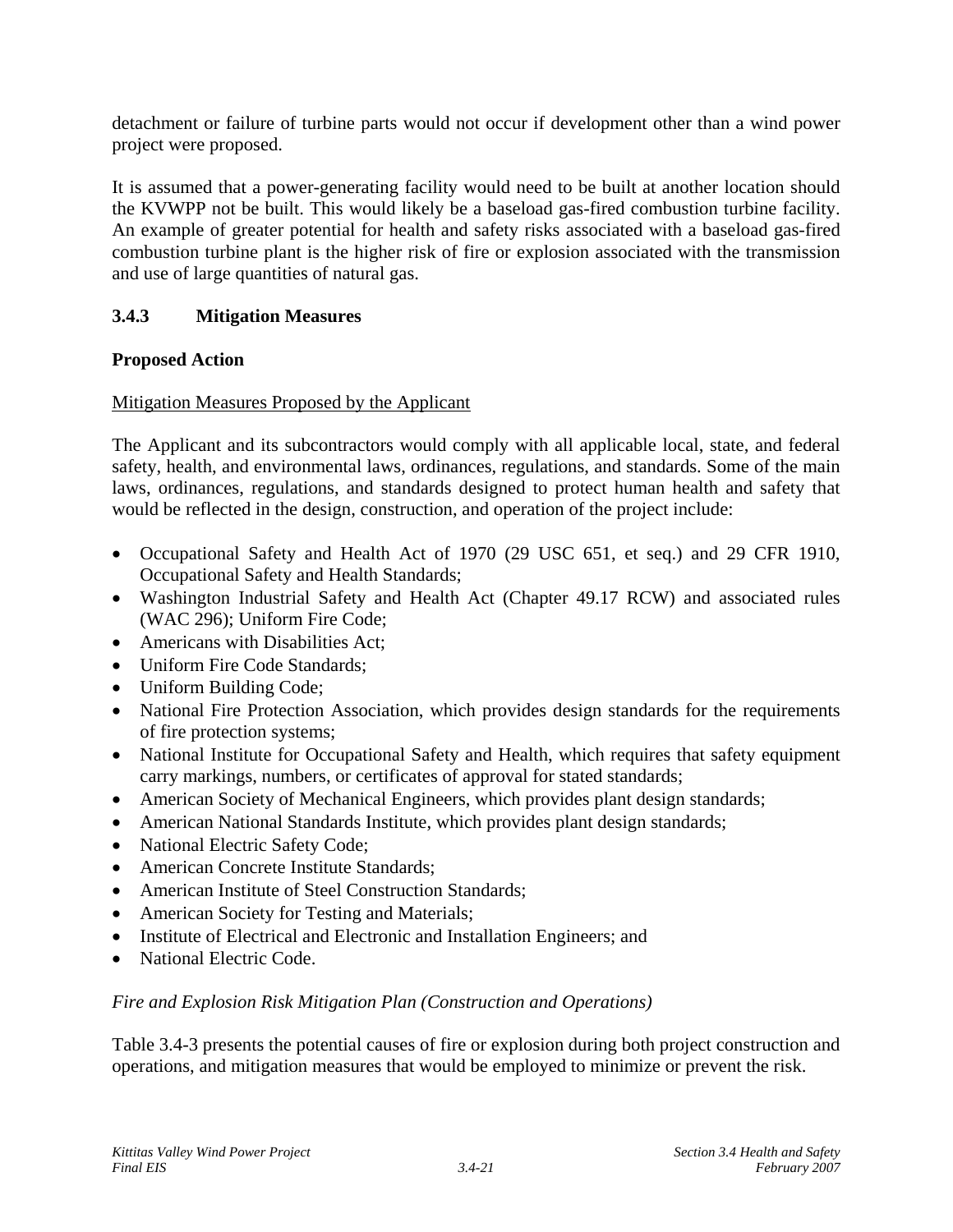| C/O <sup>1</sup> | Potential Fire or Explosion Mitigation Measures<br><b>Source</b>                                   |                                                                                                                                                                                                                                                                                                                                                                                                  |
|------------------|----------------------------------------------------------------------------------------------------|--------------------------------------------------------------------------------------------------------------------------------------------------------------------------------------------------------------------------------------------------------------------------------------------------------------------------------------------------------------------------------------------------|
| C & O            | <b>General Fire Protection</b>                                                                     | All onsite service vehicles fitted with fire extinguishers<br>$\bullet$<br>Fire station boxes with shovels, water tank sprayers, etc. installed<br>$\bullet$<br>at multiple locations onsite along roadways during summer fire<br>season<br>Minimum of one water truck with sprayers must be present on each<br>$\bullet$<br>turbine string road with construction activities during fire season |
| C & O            | Dry vegetation in contact with $\cdot$<br>exhaust<br>hot<br>catalytic<br>converters under vehicles | No gasoline-powered vehicles allowed outside of graveled areas<br>Mainly diesel vehicles (i.e., w/o catalytic converters) used on site<br>$\bullet$<br>Use of high clearance vehicles on site if used off road<br>$\bullet$                                                                                                                                                                      |
| C & O            | Smoking                                                                                            | Restricted to designated areas (outdoor gravel covered areas)<br>$\bullet$                                                                                                                                                                                                                                                                                                                       |
| $\mathcal{C}$    | Explosives<br>used<br>during<br>blasting for excavation work                                       | Only state-licensed explosive specialist contractors are allowed to<br>$\bullet$<br>perform this work; explosives require special detonation equipment<br>with safety lockouts.                                                                                                                                                                                                                  |
|                  |                                                                                                    | Clear vegetation from the general footprint area surrounding the<br>$\bullet$<br>excavation zone to be blasted.<br>Standby water spray trucks and fire suppression equipment to be<br>present during blasting activities                                                                                                                                                                         |
| C & O            | <b>Electrical fires</b>                                                                            | All equipment is designed to meet NEC and NFPA standards.<br>$\bullet$<br>Graveled areas with no vegetation surrounding substation, fused<br>$\bullet$<br>switch risers on overhead pole line, junction boxes and pad<br>switches<br>Fire suppressing, rock-filled oil containment trough around<br>$\bullet$<br>substation transformer                                                          |
| C & O            | Lightning                                                                                          | Specially engineered lighting protection and grounding systems at<br>$\bullet$<br>wind turbines and substations<br>Footprint areas around turbines and substation are graveled with no<br>$\bullet$<br>vegetation                                                                                                                                                                                |
| $\mathcal{C}$    | Portable<br>Generators<br>hot l<br>exhaust                                                         | Generators not allowed to operate on open grass areas<br>$\bullet$<br>All portable generators to be fitted with spark arresters on exhaust<br>$\bullet$<br>system                                                                                                                                                                                                                                |
| $\mathbf C$      | Torches<br>field<br>welding<br><sub>or</sub><br>onsite                                             | Immediate surrounding area will be wetted with water sprayer.<br>$\bullet$<br>Fire suppression equipment to be present at location of<br>$\bullet$<br>welder/torch activity                                                                                                                                                                                                                      |
| C & O            | Electrical arcing                                                                                  | Electrical designs and construction specifications meet or exceed<br>$\bullet$<br>requirements of NEC and NFPA.                                                                                                                                                                                                                                                                                  |

**Table 3.4-3: Fire and Explosion Risk Mitigation Plan** 

Source: Sagebrush Power Partners LLC 2003c.

1 Indicates risk during construction (C) and/or operations (O).

### *Measures to Reduce Risk of Fire and Explosion during Construction*

- The Construction Manager would be responsible for staying abreast of fire conditions in the project area by contacting DNR and implementing necessary fire precautions;
- Fire risk reporting by the Washington DNR would be actively posted at the construction job site during the high-risk season;
- A Fire Protection and Prevention Plan would be developed and implemented, in coordination with the Kittitas County Fire Marshal and other appropriate agencies;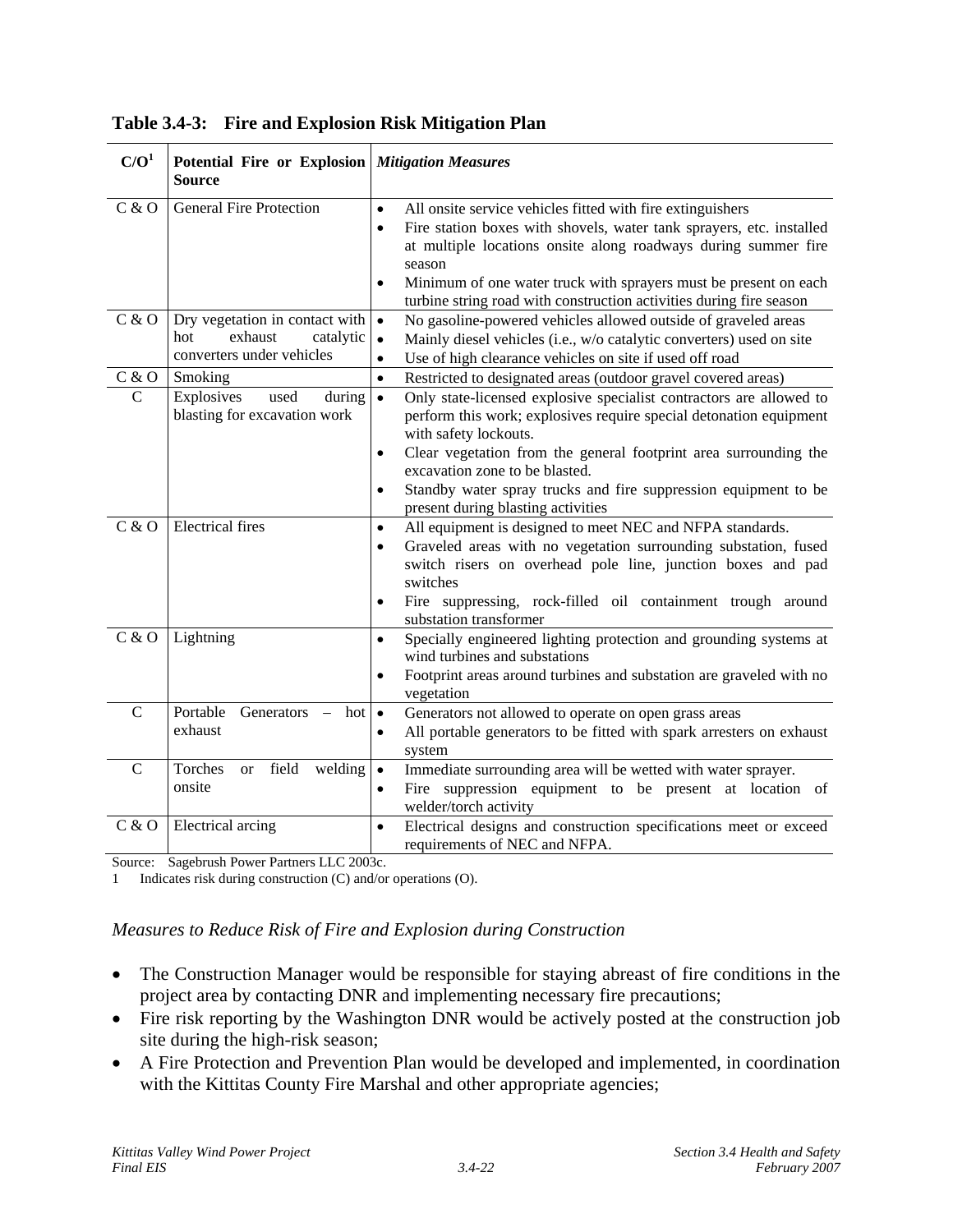- Potential hazards associated with use of flammable liquids such as construction equipment fuels would be reduced by compliance with a Construction Health and Safety Plan. Each contractor would develop its own plan tailored to suit the specific site conditions, design, and construction requirements for the project. These contractors would administer the program to ensure compliance with laws, ordinances, regulations, and standards pertaining to worker safety, including the State of Washington's construction safety standards (WAC 296-155) and the requirements of the Occupational Safety and Health Administration (OSHA) (Title 29, Labor, Code of Federal Regulations Part 1926, Safety and Health Regulations for Construction). The Construction Health and Safety Plan would include the following provisions:
	- Injury and illness prevention plan;
	- Written safety program;
	- Personnel protective devices program;
	- Onsite fire suppression program;
	- Offsite fire suppression support; and
	- Emergency plan.
- The Applicant's proposed Fire Explosion and Risk Mitigation Plan would be developed with, and implemented in coordination with the Kittitas County Fire Marshal and other appropriate agencies. The plan would be approved by EFSEC prior to construction of the facility.

## *Measures to Reduce Risk of Fire and Explosion during Operations*

- The Applicant has committed to developing and implementing emergency response procedures and employee training addressing the following topics:
	- Personnel injury;
	- Construction emergencies;
	- Project evacuation;
	- Fire or explosion;
	- Floods;
	- Extreme weather abnormalities;
	- Earthquakes;
	- Volcanic eruption; and
	- Facility blackout.
- The project O&M group and third party contractors would receive regular emergency response and safety training to ensure that effective and safe action would be taken to reduce and limit the impact of an emergency (including fires and explosions) during project operations.
- The wind turbine generators would be equipped with specially engineered lightning protection systems that connect the blades, nacelle, and tower to a grounding system at the base of the tower. The blades would be constructed with an internal copper conductor and an additional lightning rod will extend above the wind vane and anemometer at the rear of the nacelle. The Applicant also proposes to keep the areas around each turbine base graveled with no vegetation, to reduce fire risk.
- The turbine control system would detect overheating in turbine machinery. Internal fires would be detected by these sensors, causing the machine to shut down immediately and to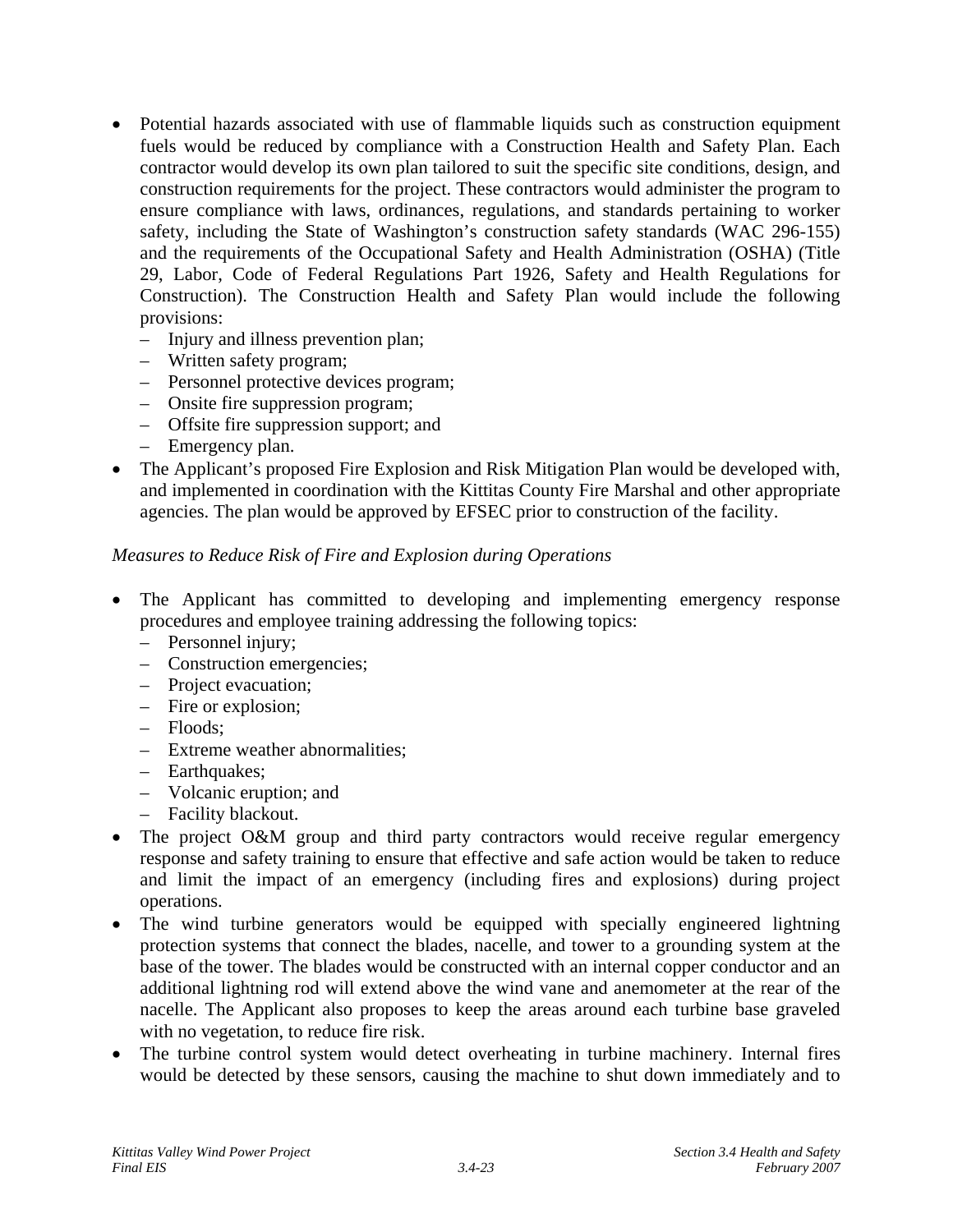send an alarm signal to the central SCADA system which would notify operators of the alarm by cell phone or pager.

- The proposed substations would be equipped with specially engineered lightning protection systems to minimize the risk of fire during substation operations. All electrical designs for the substations and interconnection facilities would comply with the National Electric Code and the National Fire Protection Agency regulations and standards. The substations would be completely enclosed by a locked fence and access would be limited to authorized personnel. The area surrounding the substations would be graveled and no combustible vegetation would be located within the fenced area.
- Permanent meteorological monitoring towers would be installed with a grounding system that protects the meteorological sensors and loggers from electrostatic discharge and provides lightning protection to the tower by bringing the tower and everything mounted on it to ground potential. Lightning dissipaters or rods would be installed at the top of the towers to provide an umbrella of protection for the upper sensors.
- Only qualified personnel would perform maintenance on the electrical cables. Sufficient clearance would be provided for all types of vehicles traveling under the overhead segments of the electrical lines.
- A Fire Protection and Prevention Plan for project operations will be developed and implemented in coordination with the Kittitas County Fire Marshal and other appropriate agencies. The plan would be approved by EFSEC prior to facility operations.

# *Measures to Reduce Potential Releases of Hazardous Materials to the Environment during Construction*

- During construction, the EPC contractor would use fuel trucks for refueling construction vehicles and equipment on site. There would be no fuel storage tanks used at the project site. To avoid spills, fueling trucks would be equipped with auto shutoff valves and other safety devices. The fuel trucks would be properly licensed and would incorporate features in equipment and operation, such as automatic shutoff devices, to prevent accidental spills.
- The oil truck used to fill substation transformers would be properly licensed and would incorporate several special features in equipment and operation, such as automatic shutoff devices, to prevent accidental spills.
- The details of how lubricating oils and other materials would be stored and contained at the construction staging area would be documented in a construction SPCC Plan developed and approved by EFSEC prior to commencement of construction. This plan would show storage, detention, and response procedures for all potential chemicals used on site. Implementation of appropriate spill prevention and control measures would ensure that the risk of an accidental release of hazardous materials remains low throughout construction.
- The EPC contractor would be responsible for compliance with applicable federal, state, and local laws, ordinances, regulations, and standards to ensure that the risk of release does not create an adverse health and safety or environmental impact. The EPC contractor would also be responsible for training its personnel in spill prevention and control and, if an incident occurs, would be responsible for containment and cleanup. Spills would be addressed in accordance with the SPCC Plan.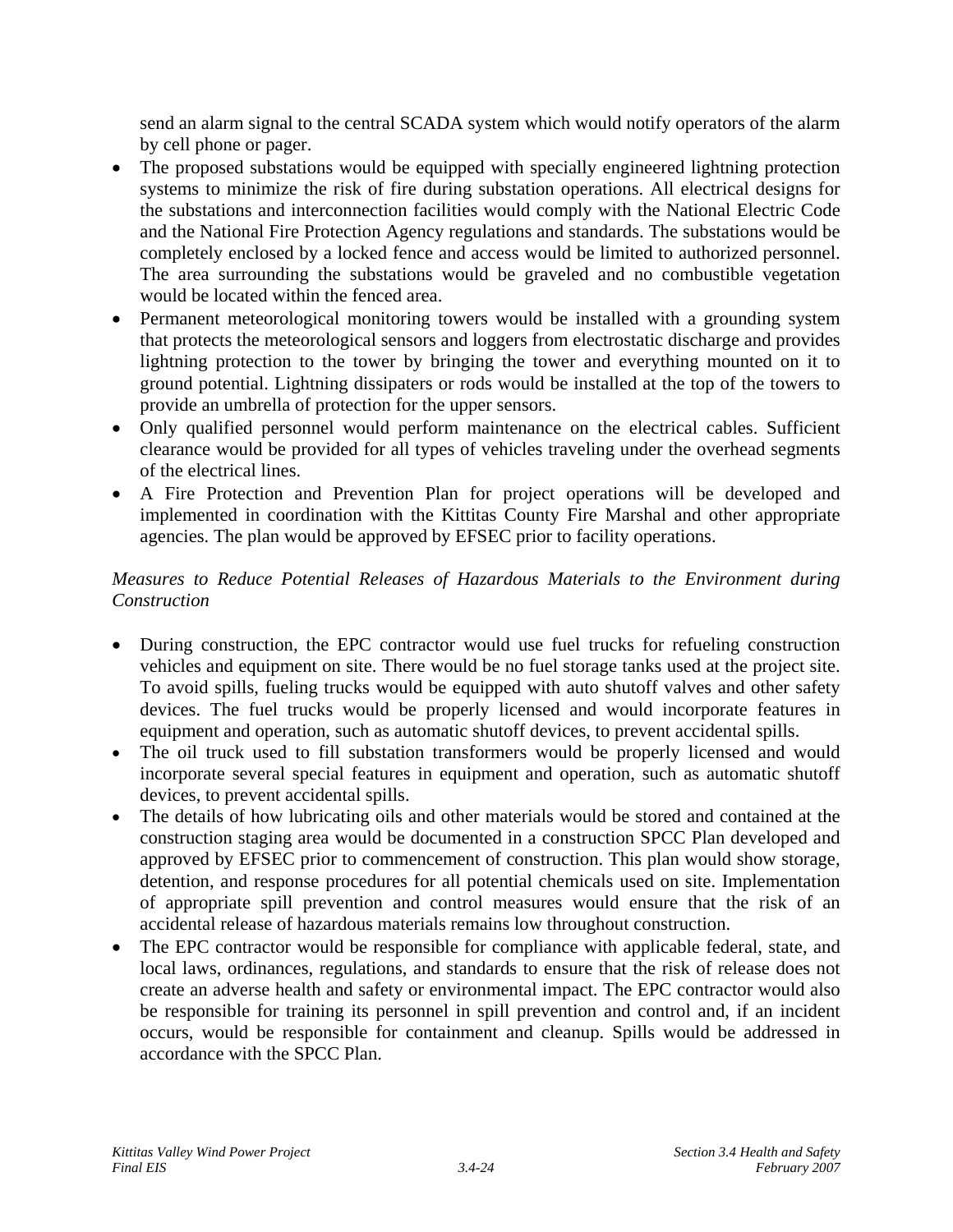# *Measures to Reduce Potential Releases of Hazardous Materials to the Environment during Operations*

- The wind turbines would be equipped with sensors to automatically detect loss in fluid pressure and/or increases in temperature; these sensors would enable the turbines to be shut down in case of a fluid leak. The turbines would be designed with fluid catch basins and containment systems to prevent accidental releases from leaving the nacelle. Any accidental gear oil or other fluid leaks from the wind turbines would be contained inside the towers because they are sealed around the base.
- The pad-mounted transformers would be designed to meet stringent electrical industry standards, including containment tank welding and corrosion protection specifications. These transformers would also be equipped with oil level indicators to detect potential spills.
- The substation transformers would have a specifically designed containment system to ensure that any accidental fluid leak does not result in discharge to the environment. The substation design would incorporate an oil containment system consisting of a perimeter containment trough, large enough to contain the full volume of transformer mineral oil with a margin of safety, surrounding the main substation transformers. The trough and/or membrane would drain into a common collection sump area that would be equipped with a sump pump designed to pump rainwater out of the trough to a nearby natural drainage. To prevent the sump from pumping oil out to the surrounding area, it is fitted with an oil detection shutoff sensor that would shut off the sump when oil is detected. A fail-safe system with redundancy is built into the sump controls because the transformers are also equipped with oil level sensors. If the oil level inside a transformer drops due to a leak in the transformer tank, it would also shut off the sump pump system to prevent it from pumping oil and an alarm would be activated at the substation and into the main wind project control (SCADA) system.
- Waste fluids would be stored in appropriate containers on a concrete surface inside the O&M facility for collection by a licensed collection service for recycling or disposal. The storage area inside the O&M facility would be surrounded by a berm or trough to trap any leaks or spills.

## *Measures to Minimize Risk of Ice Throw*

Potential impacts at the project site associated with the risk of ice throw would be minimized through standard safety setbacks. Proposed setbacks for the KVWPP turbines would be as follows:

- Setback from residences of neighboring landowners (i.e., those without signed agreements with the Applicant): 1,320 feet;
- Setback from property lines of neighboring landowners: 541 feet beyond the tip of the blade at its closest point to the property line;
- Setback from county/state roads: Turbine tip height;
- Setback from residences with signed agreements with the Applicant: At least blade tip height. However, it may be less based on the property owner's approval. Some landowners want to have turbines closer than 1,000 feet to their residence in exchange for more turbines on their land and the revenue generated by them;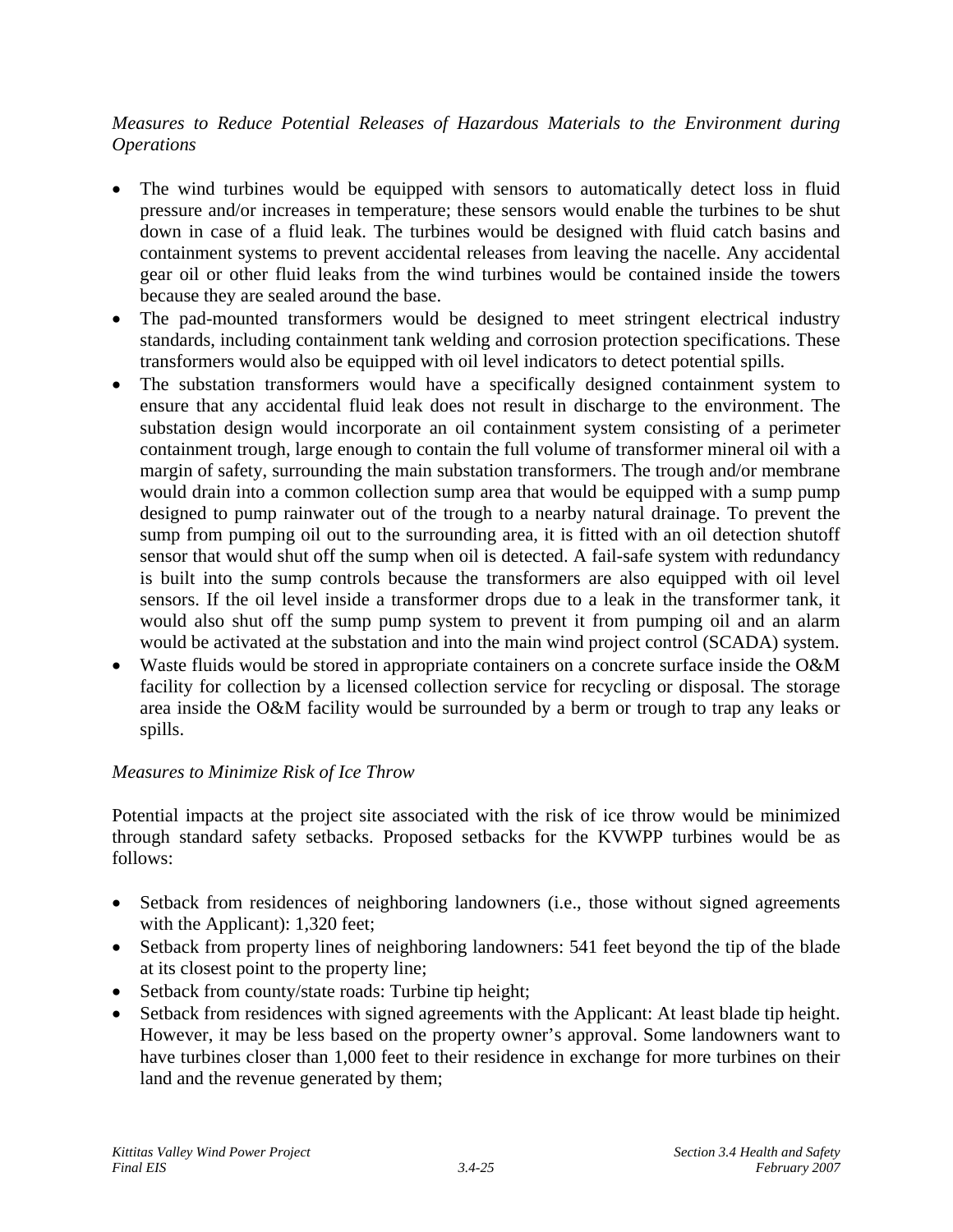- Setback from property lines of landowners with signed agreements with the Applicant: None. All property owners with signed agreements with the Applicant have agreed to a zero setback from property lines, as this allows the most efficient and lowest impact of wind turbines on various landowners' property;
- Setback from Bonneville/PSE transmission lines: Blade tip height.

These proposed safety setbacks are consistent with setback distances implemented at other wind power projects operating across the country. For example, Benton County, Washington, the site of the Stateline Wind Energy Center, prescribes similar setback requirements for wind turbines, which are considered allowable uses in the County's Agricultural Protection Zone (APZ) District. Within the APZ District, wind turbine tower bases must be set back from dwellings not located on the same parcel at least 1,000 feet. In addition, all wind turbine tower bases must be set back from all property lines a distance equal to the associated wind turbine height (Benton County, no date).

Similar setback distances are prescribed in the zoning ordinance for Emmet County, Michigan. In Emmet County, commercial wind turbine generators proposed in the Farm Forest-1 or Farm-Forest 2 zoning districts must be set back from all property lines and offsite roads a distance equal to the height of the tower (including the top of the blade in its vertical position) (Emmet County 2003).

For additional safety, selected turbine rows within 328 feet of public roads would also be equipped with a fail-safe icing sensor system, which would shut the turbines down and activate a local alarm during rare icing events. The affected machine(s) would remain dormant until icing conditions are no longer present.

## *Measures to Minimize Risk of Tower Collapse and Blade Throw*

- As described above, the Applicant proposes setbacks of at least the height of the tower plus the blade (overall tip-height) from any public roads and a 1,320-foot setback from nonparticipating neighboring residences. These proposed safety setbacks are consistent with setback distances implemented at other wind power projects operating across the country. The size of the blade tip height setback would vary depending on the selected scenario. The tip-height would range from 330 to 410 feet.
- The wind turbines would meet international engineering design and manufacturing safety standards. This includes tower, blade, and generator design. There is an international quality control assurance program for turbines, and a number of relevant safety and design standards. Quality Assurance/Quality Control (QA/QC) inspections of the wind turbine generators and towers would typically include, but not be limited to, the following operations, checks, and review:
	- Inspection of turbines at manufacturer's facilities;
	- Review and inspection of manufacturer's QA/QC procedures;
	- Manufacturing drawing review and verification;
	- Verification of welding procedure specifications compliance ;
	- Material mill certificates tracking system and verification;
	- Overall visual inspection (including assembly, fastening systems and welding);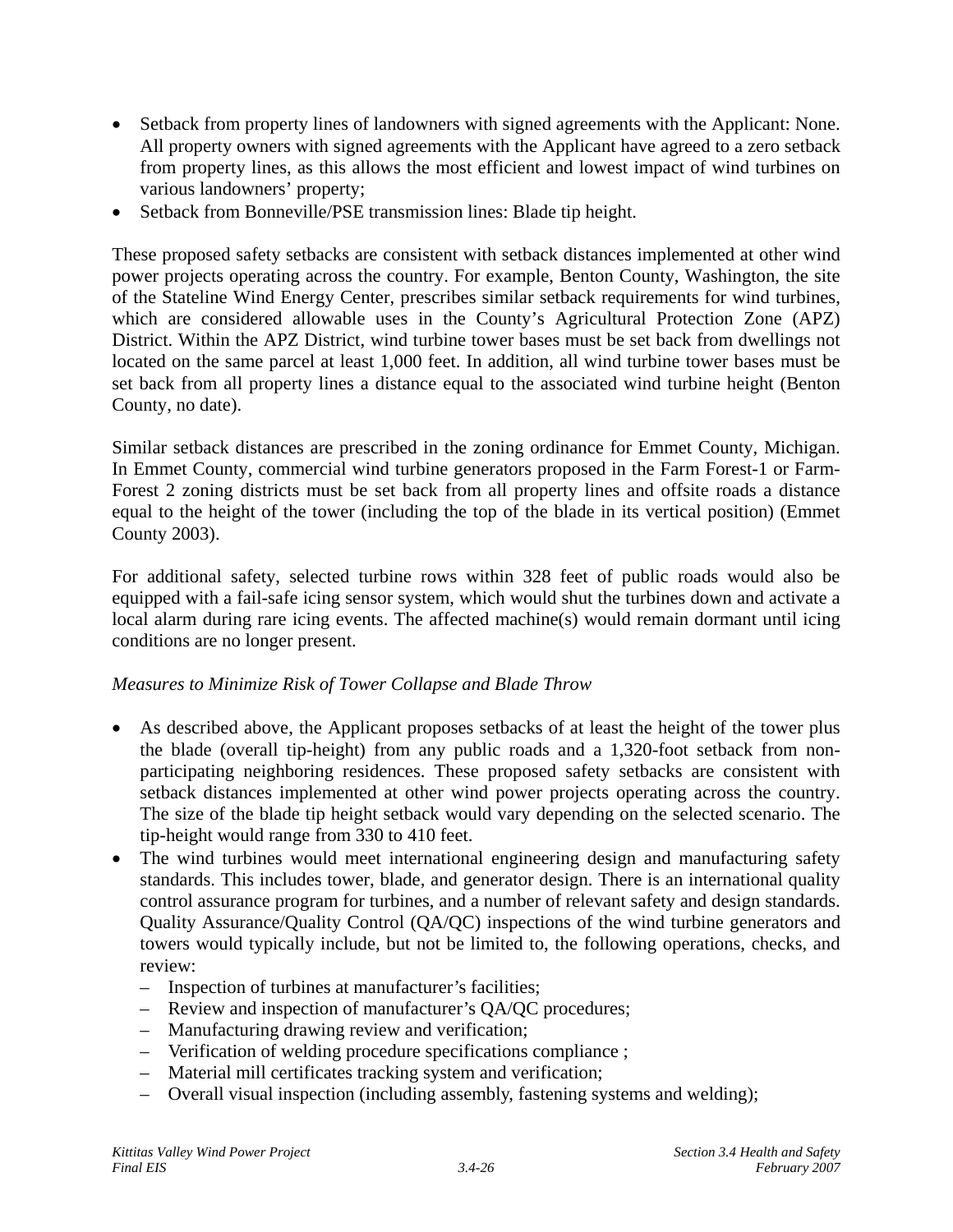- Inspection of flange interface flatness measurements, finishing and protection;
- Witness or review of turbine run-in load testing;
- Inspection of paint finishing and protection;
- Inspection of painting/marking/preparation for shipment;
- Verification of field wiring and tagging; and
- Pre-commissioning field testing and verification.
- Foundation design and commissioning checks would address potential equipment failure due to extreme events such as earthquakes or extreme wind loadings, as well as frequency tuning of the different parts of the structure to avoid failure due to dynamic resonance.

### *Measures to Minimize Exposure to Shadow Flicker for Non-Participating Residences*

The Applicant has committed to turning off those turbines that cause shadow-flicker annoyance effects during the times the annoyance occurs. This mitigation measure would be implemented for any non-participating landowner whose residence falls within 2,500 feet of a turbine and has a line of sight view of the turbine in question.

### *Measures to Minimize Exposure to EMF*

Proposed high voltage transmission lines would be designed and built according to industry standards to avoid EMF impacts.

### *Measures to Minimize Electric Shock*

The substations would be designed and constructed to have a robust grounding grid that would divert stray surges and faults. Generally, the substation grounding grid would consist of heavy gauge bare copper conductor buried in a grid fashion and welded to a series of multiple underground grounding rods.

### *Measures during Decommissioning*

An audit would be performed of the relevant operation records and a project site survey would be conducted to determine if a release of hazardous material has occurred. A review of all facilities would be performed to determine if hazardous or dangerous materials (as then defined by regulation) are present as construction materials or materials used in the operation of any facility components such as cleaning and maintenance fluids, lubricating oils, and gases. The project site inspection would determine and record the location, quantity, and status of all identified materials.

### Additional Recommended Mitigation Measures

In addition to the mitigation measures proposed by the Applicant above, the following measures could further reduce health and safety related impacts and risks.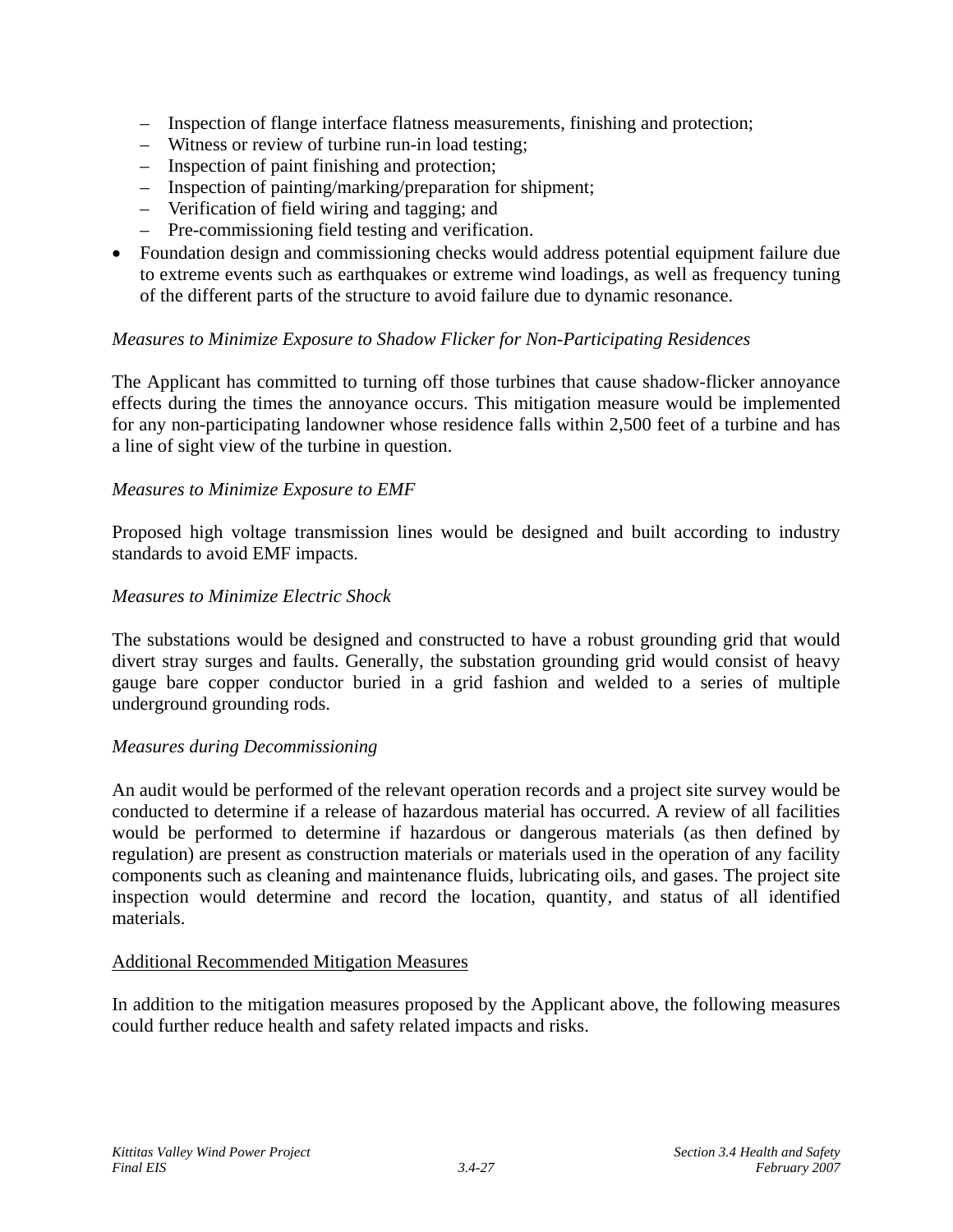### *Measures to Minimize Risk of Ice Throw*

The Applicant proposes to equip selected turbines within 328 feet of public roads with a fail-safe icing sensor system. However, some of the residents in the project area travel on private roads to access their properties. Because some roads appear to be close to the proposed turbines, the Applicant should install a similar icing sensor system on any turbine located within 328 feet of private roads.

## *Measures to Minimize Risk of Tower Collapse and Blade Throw*

The Applicant proposes setbacks of at least the turbine tip-height (ranging from 330 to 410 feet, depending on the scenario) from public roads as a safety measure to reduce the risk of tower collapse or blade throw. However, some of the residents in the project area travel on private roads to access their properties. Because some roads appear to be close to the proposed turbines, the Applicant should adjust the siting of individual turbines, as necessary, to avoid encroaching upon a 330- to 410-foot tip height setback from established and frequently used private roads. These setbacks would not apply to new private roads constructed by the Applicant specifically for the project.

### **Offsite Alternatives**

### Alternative 1: Swauk Valley Ranch

Similar to the proposed action, a package of site-specific mitigation measures related to health and safety would be developed for the Swauk Valley Ranch alternative. For both the construction and operations phases of the project, a Fire Explosion and Risk Mitigation Plan would be developed and measures to reduce potential releases of hazardous materials and limit risks from electrical hazards would be implemented. Also, minimum setbacks for project facilities from nearby residences and public roads, as well as other safety measures, would be established to minimize risks from ice throw, tower collapse, and blade throw.

Site-specific measures to minimize shadow-flicker effects could be carried out at the option of potentially affected property owners along the Yakima River and to the south of the proposed site. Because this alternative would be smaller than the proposed action and would represent fewer health and safety risks, application of health and safety mitigation measures might not need to be as widespread as under the proposed action.

### Alternative 2: Springwood Ranch

Mitigation measures would be similar to those described for the proposed action and for the Swauk Valley Ranch alternative. Site-specific measures to minimize shadow-flicker effects could be carried out at the option of potentially affected property owners along the eastern edge of Sunlight Water.